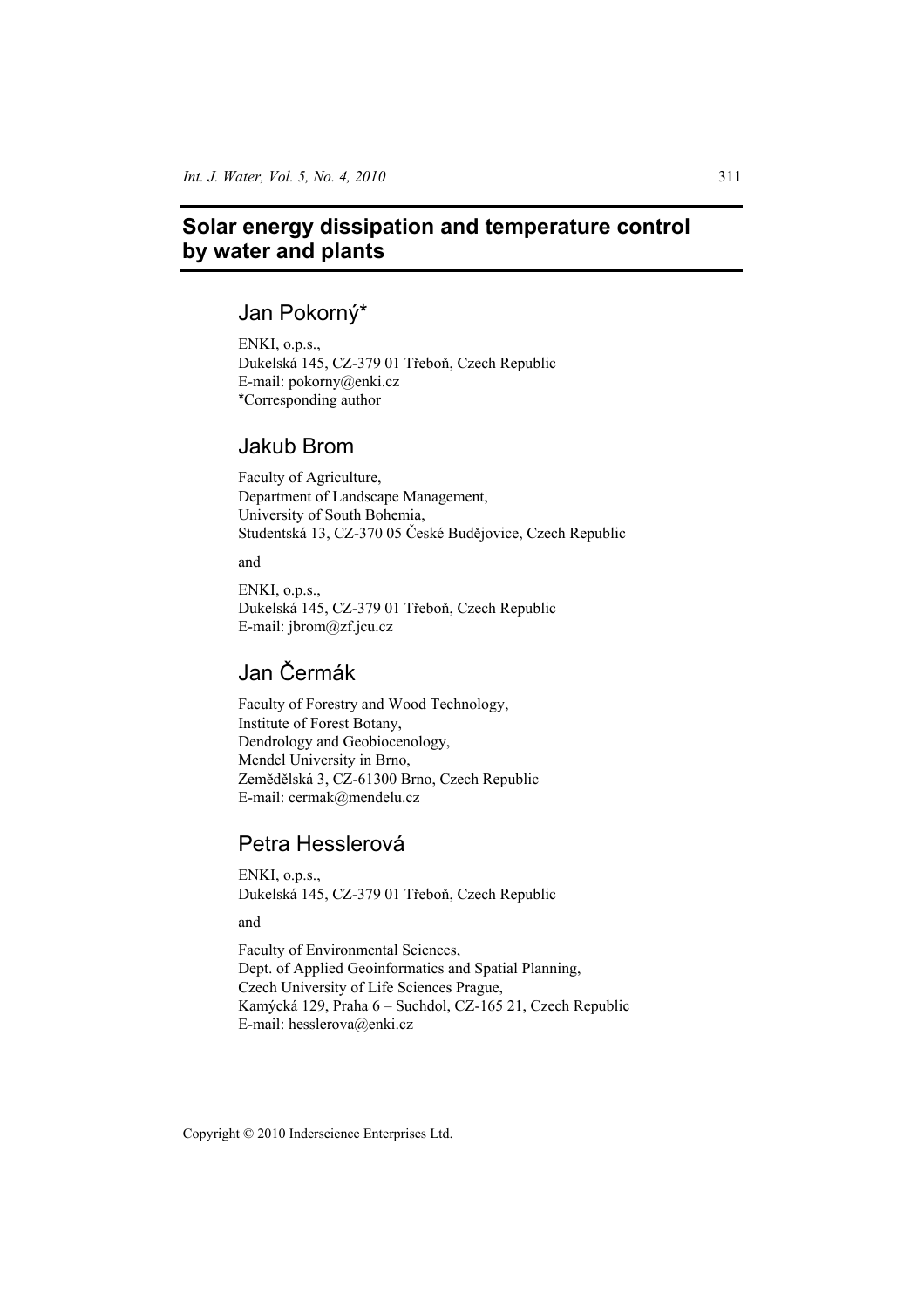## Hanna Huryna

Institute of Physical Biology, University of South Bohemia, CZ-373 33 Nové Hrady, Czech Republic E-mail: hanna.huryna@gmail.com

## Nadia Nadezhdina

Faculty of Forestry and Wood Technology, Institute of Forest Botany, Dendrology and Geobiocenology, Mendel University of in Brno, Zemědělská 3, CZ-61300 Brno, Czech Republic E-mail: nadezdan@mendelu.cz

## Alžběta Rejšková

ENKI, o.p.s., Dukelská 145, CZ-379 01 Třeboň, Czech Republic E-mail: betuse@seznam.cz

**Abstract:** Ecosystems use solar energy for self-organisation and cool themselves by exporting entropy to the atmosphere as heat. These energy transformations are achieved through evapotranspiration, with plants as 'heat valves'. In this study, the dissipative process is demonstrated at sites in the Czech Republic and Belgium, using landscape temperature data from thermovision and satellite images. While global warming is commonly attributed to atmospheric  $CO<sub>2</sub>$ , the research shows water vapour has a concentration two orders of magnitude higher than other greenhouse gases. It is critical that landscape management protects the hydrological cycle with its capacity for dissipation of incoming solar energy.

**Keywords:** ecosystems; evapotranspiration; sensible heat; albedo; radiative forcing; temperature variation; remote sensing.

**Reference** to this paper should be made as follows: Pokorný, J., Brom, J., Čermák, J., Hesslerová, P., Huryna, H., Nadezhdina, N. and Rejšková, A. (2010) 'Solar energy dissipation and temperature control by water and plants', *Int. J. Water*, Vol. 5, No. 4, pp.311–336.

**Biographical notes:** Jan Pokorný took his PhD at the Charles University, worked on photosynthetic processes at the Agricultural University, Prague, and later headed the Třeboň Section of the Institute of Botany at the Czech Academy of Sciences. Among his many commitments, he directs ENKI, a public benefit corporation for environmental research. Outside Europe, he has worked in Africa and Australia, and in 1998 was elected to the Scientific Technology Review Panel of the Ramsar Convention. His 200 publications include *Macrophyte Photosynthesis and Aquatic Environment*, Rozpravy of Czechoslovak Academy of Sciences. Academia: Praha (1991).

Jakub Brom is a researcher in the Faculty of Agriculture at the University of South Bohemia in České Budějovice, Czech Republic; he also contributes to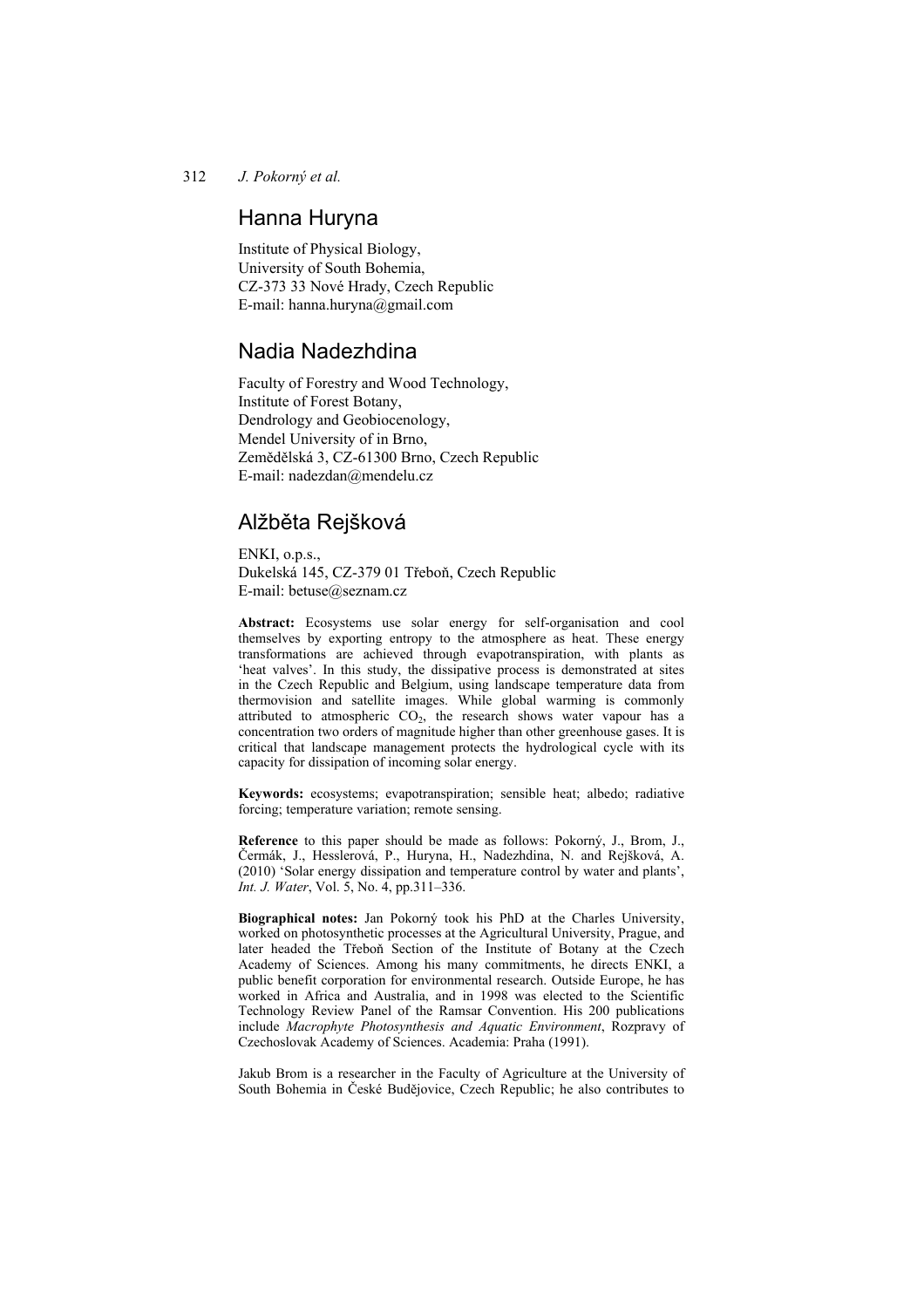the public benefit corporation ENKI in Třeboň. His interests are the physiological ecology of plants and bioclimatology, mostly researched using meteorological methods, thermometry and remote sensing. He is the co-author of several papers in peer-reviewed journals, including 'Temperature and humidity characteristics of two willow stands, a peaty meadow and a drained pasture and their impact on landscape functioning' (*Boreal Env. Res.*, 2009).

Jan Čermák studied forestry at the Mendel University of Brno Czech Republic and received his PhD from the same university. He has over 30 years of teaching experience in whole tree water relations, architecture and growth. He has performed collaborative research throughout Europe, Harvard, Washington University and the US Forest Service. He has served as Vice-Chair of the Whole Tree Physiology IUFRO association and on the editorial review board of *Tree Physiology*. His 270 published papers and 60 reports are widely cited (see: 'Application of sap flow technique for characterising the whole tree architecture, especially root distribution', *Acta Horticulturae*, 2009).

Petra Hesslerová graduated in Physical Geography and Geoecology at the Charles University, Prague, where she also received her PhD in 2008. She currently works for the ENKI public benefit corporation and is an Assistant Lecturer at the Czech University of Life Sciences, Prague. Her specialisations are geography, remote sensing and landscape ecology, carried out in cross-national contexts. She has co-authored a number of publications including: 'The synergy of solar radiation, plant biomass, and humidity as an indicator of ecological functions of the landscape', *Integr. Env. Assessm. Managem.* (2010).

Hanna Huryna graduated in Natural Resources and Ecology at the Belorussian National Technical University, Minsk. She later worked with the Belarusian Scientific Institute for Transport Research. She is currently a PhD student in the Institute for Physical Biology at the University of South Bohemia, Nove Hrady, Czech Republic. Her publications include: 'Comparison of reflected solar radiation, air temperature and relative air humidity in different ecosystems' in Vymazal, J. (Ed.): *Water and Nutrient Management in Natural and Constructed Wetlands* (forthcoming 2010).

Nadia Nadezhdina studied in Archangelsk and Gorky, Russia, and has a PhD from the Ukrainian Academy of Sciences, Kiev. She is currently Professor in the Institute for Forest Botany at the Mendel University, Brno, Czech Republic. She has joined many international research collaborations including Europe, China and the USA. She holds 11 patents on physiological equipment and has 120 papers and 20 research reports on eco-physiology and innovative methods for the study of tree water relations and architecture (see: 'Integration of water transport pathways in a maple tree: responses of sap flow to branch severing', *Ann. For. Sci.*, 2010).

Alžběta Rejšková took her MA at the Charles University in Prague, and in 2009 completed a PhD at the University of South Bohemia. Her main research interest is the eco-physiology of plants and the role of vegetation in landscape functioning. She currently works for the public benefit corporation ENKI and is an external lecturer in the Department of Plant Physiology at the Charles University. She has co-authored 'Temperature distribution in light-coloured flowers and inflorescences of early spring temperate species measured by infrared camera', *Flora* (2010).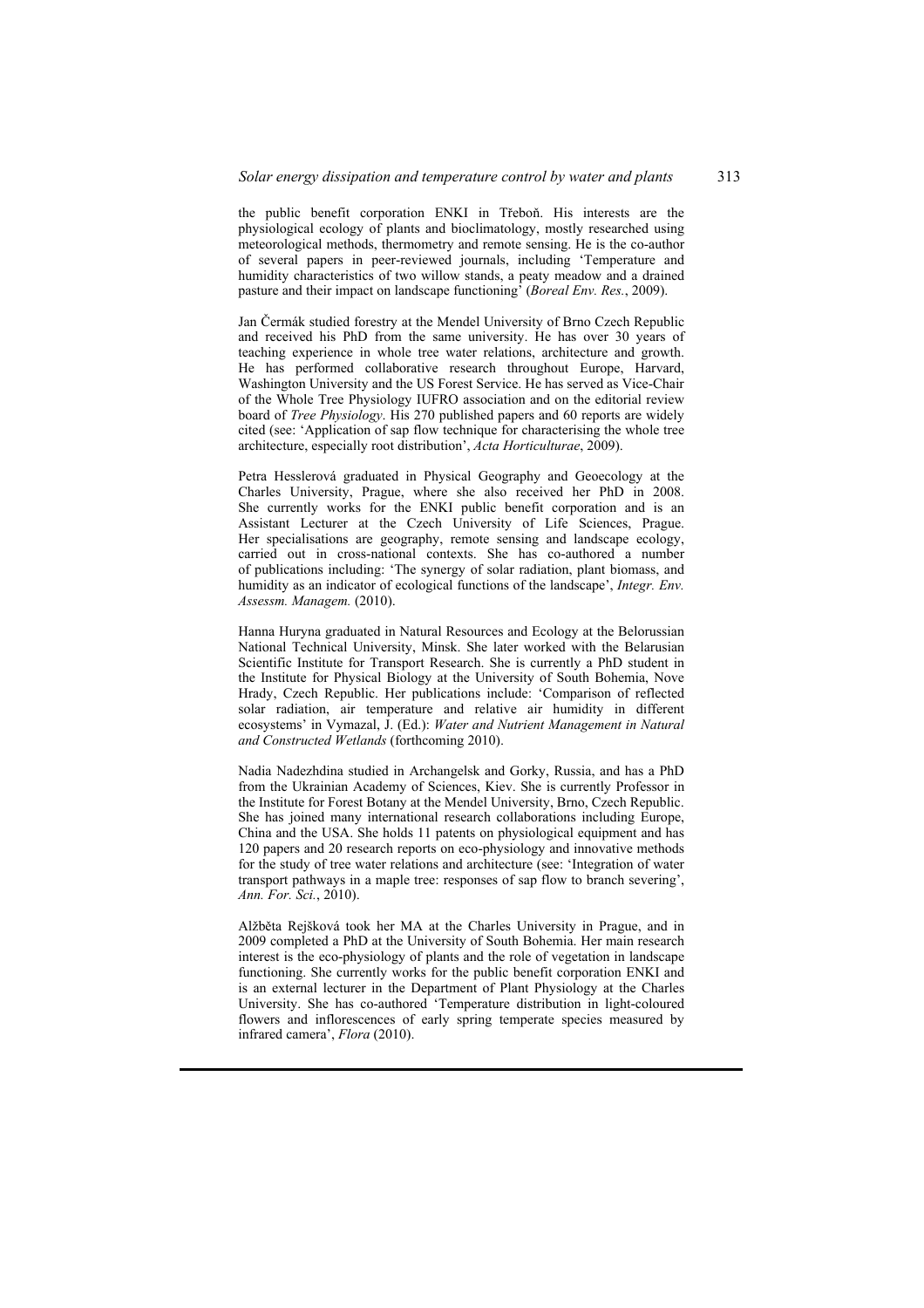#### **1 Introduction**

This paper demonstrates the fundamental role played by water and vegetation in maintaining local climate. Human modification of a landscape by deforestation, industrial agriculture and urbanisation may destroy the capacity of an ecosystem to dissipate – digest and distribute – solar energy fluxes. On a hard dry surface, sensible heat can be released to several hundred watts/ $m<sup>2</sup>$ , but water or vegetated surfaces have the capacity to convert solar energy into the latent heat flux of vaporisation. Evaporation allows latent heat, in the form of water vapour, to be carried to cooler places where it condenses and releases heat. The amount of energy and heat moved in this way should not be underestimated. On a sunny day, a flux of solar energy falling on  $2 \text{ km}^2$  of ground may be equivalent to the power generated by a large nuclear power station (2000 MW). Ultimately, it becomes a matter of public education and political choice as to how these natural processes are treated. Either the solar flux is permitted to provide the natural air-conditioning of water vaporisation and plant growth or it is converted into sensible heat and environmental temperatures soar to 40–50°C.

#### *1.1 Solar energy flux between Sun and Earth*

It is the Sun's energy that drives the water cycle, plant production and other processes, which cause equilibrium shifts in the biosphere and which enable its development. Solar energy warms the Earth to an average temperature of around 15°C or 288 K. For a mean distance between the Sun and the Earth, the intensity of solar radiation incident upon a surface perpendicular to the Sun's rays measured above the atmosphere is approximately  $1367$  W m<sup>-2</sup>. This quantity is called the solar constant. The solar constant is very stable, fluctuating  $\pm 1.3$  W m<sup>-2</sup> (0.1%) during the 11-year period of sun spot cycles. The actual direct solar irradiance at the top of the Earth's atmosphere fluctuates during a year from 1412 W m<sup>-2</sup> in early January to 1321 W m<sup>-2</sup> in early July due to the Earth's varying distance from the Sun. The amount of solar energy changes over the year by about ±3.2%  $(45 \text{ W m}^{-2})$  depending on the position of Earth in its elliptic orbit around the Sun (Geiger) et al., 2003; Kopp et al., 2005). The Sun as a blackbody with a surface temperature of 5900 K emits a maximum radiation in the visible range of 400–700 nm. The surface of the Earth with its temperature ca. 288 K emits a maximum radiation in the infrared (IR) part of the spectrum of about 10 µm. The atmosphere influences the spectrum of incident light both quantitatively and qualitatively. The spectrum of solar radiation incident on both the Earth's atmosphere and the surface at sea level is shown in Figure 1 where the absorption of radiation through the main atmospheric gases is indicated.

The amount of received solar energy varies across the world and varies in daily and seasonal pulses. The mean distributions of global insulation for different months are to be found in the pages of NASA SSE (http://eosweb.larc.nasa.gov/sse). According to NASA SSE data, the maximum annual average direct normal radiation incident on the Earth's surface is up to 10 GJ m<sup>-2</sup> (2770 kWh m<sup>-2</sup>), with maximum monthly average direct normal radiation 30 MJ m<sup>-2</sup> day<sup>-1</sup> (8.5 kWh m<sup>-2</sup> day<sup>-1</sup>). This intensity of solar radiation is reached, for example, along the northwest coast of Australia. In the Czech Republic, which is a temperate zone, the annual income of solar radiation is about  $4.14 \text{ GJ m}^{-2}$ (1150 kWh m<sup>-2</sup>); in Helsinki (Finland) 3.49 GJ m<sup>-2</sup> (970 kWh m<sup>-2</sup>) and in Giza (Egypt) 7.45 GJ m<sup>-2</sup> (2070 kWh m<sup>-2</sup>).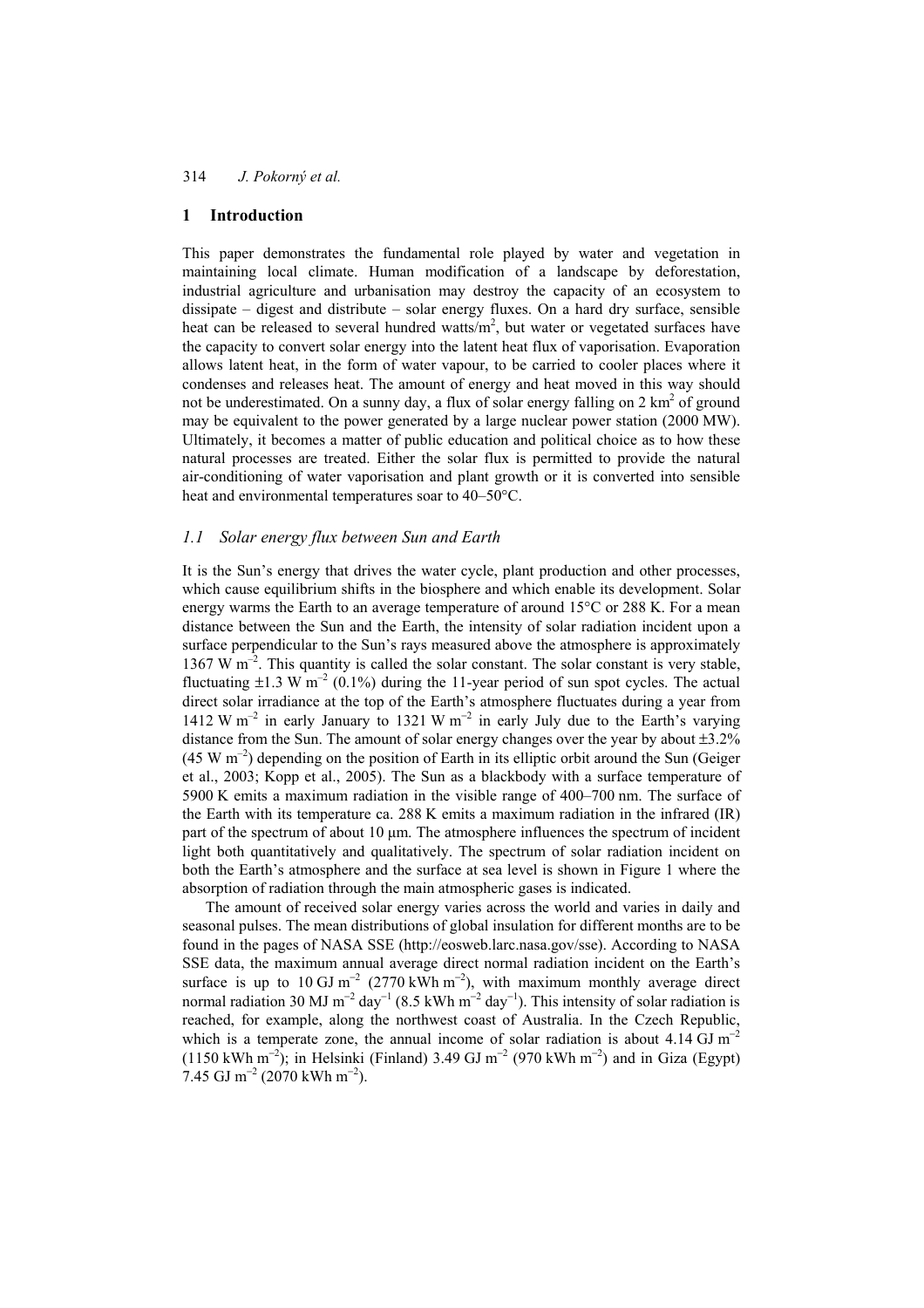The maximum irradiance commonly lies between 800 W  $m^{-2}$  and 1000 W  $m^{-2}$  in the tropics and subtropics and during the growing season in temperate zones. This indicates that approximately 25–40% of energy incident on the upper layer of the atmosphere is reflected, scattered or absorbed in the atmosphere and does not reach the Earth's surface. The transmission of solar radiation is a function of two variables:

- path length through the atmosphere across which the solar beam travels
- the content of absorbers present in the atmosphere.
- **Figure 1** Solar spectrum incident on the atmosphere and on the Earth's surface at sea level. Radiation of the blackbody of 5900 K is also shown. Seven gases in the Earth's atmosphere produce observable absorption features in the 0.4–2.5 mm range: water vapour, carbon dioxide, ozone, nitrous oxide, carbon monoxide, methane and oxygen. (http://www.csr.utexas.edu/projects/rs/hrs/process.html).  $1 \text{ Å} = \text{m}^{-10}$



By far, the most variable and dynamic absorber is water vapour. The amount of incoming energy differs significantly also with weather conditions. The difference between the amounts of incoming radiation on a clear day (e.g., 29.3 MJ m<sup>-2</sup> and maximum flux  $1000 \text{ W m}^{-2}$ ) can be an order of magnitude higher than the amount of incoming radiation on an overcast day (e.g.,  $0.78 \text{ kWh m}^{-2}$ , maximum flux 100 W m<sup>-2</sup>). The distribution of solar energy on the Earth depends on its surface characteristics. Part of the energy is reflected straight away after incidence. The ratio of reflected to incident radiation is called albedo. Dark surfaces such as water, wet soil and wet vegetation absorb solar radiation whereas light surfaces like snow or sand are more reflective. The sum of all incoming radiation minus all outgoing radiation across a unit area of the plane is called net radiation  $(R_n)$ . The IR part of radiation contributes to radiation balance – the sky is commonly colder than the Earth's surface, which results in energy loss from the Earth's surface.

#### *1.2 Distribution of solar energy in ecosystems*

There is a big difference between the distribution of net radiation in functioning natural ecosystems of high plant biomass well supplied with water vs. dry non-living physical surfaces. In ecosystems, net radiation  $(R_n)$  is divided in varying proportion into the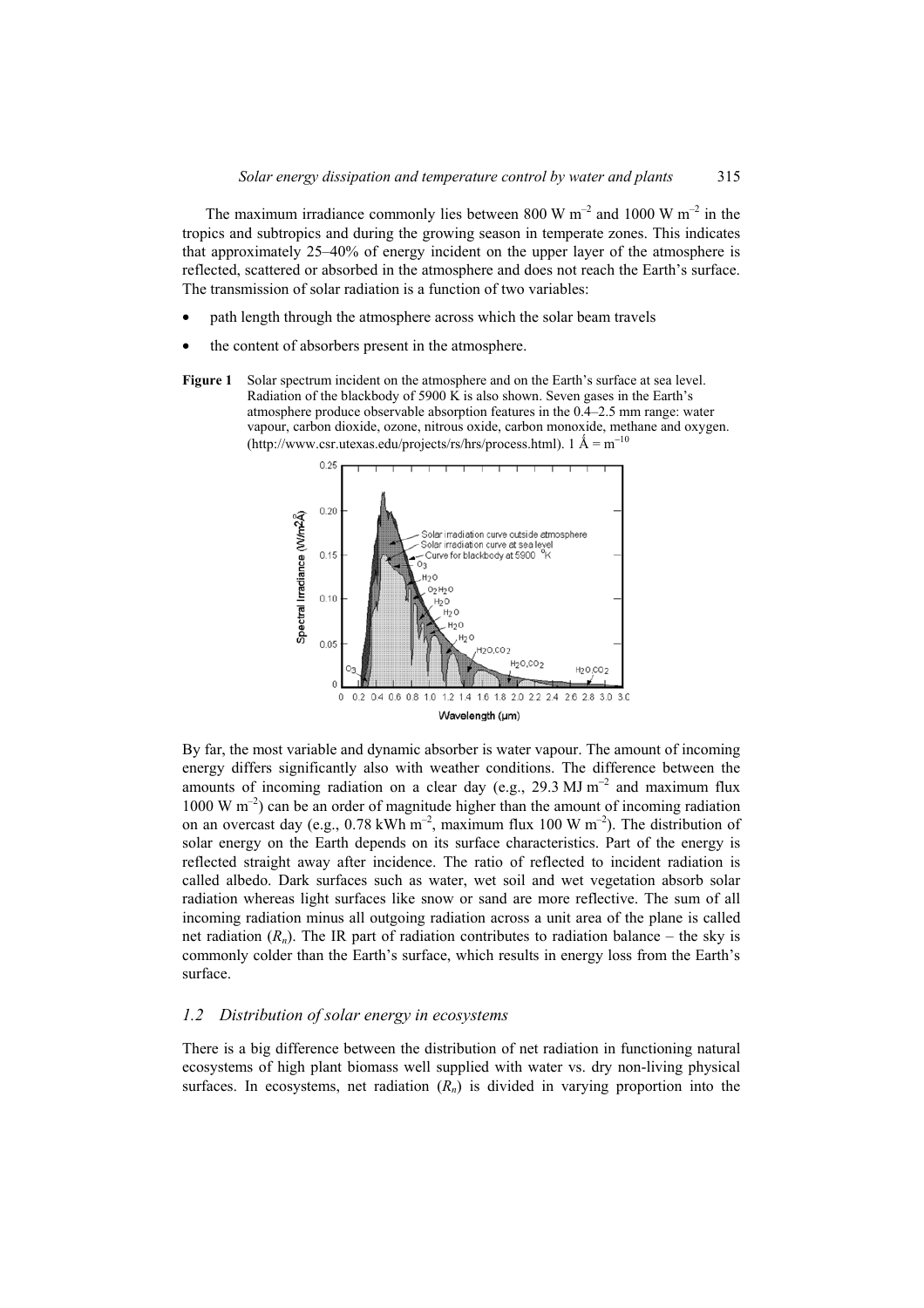following four parts: latent heat flux (LE), sensible heat flux (H), ground heat flux (G) and storage of energy (S). It can be described using the following equation:

$$
R_n = \text{LE} + \text{H} + \text{G} + \text{S}.\tag{1}
$$

The latent heat flux (LE) represents the energy used for evaporation of water from the surface. The transition of liquid into a gas phase is an endothermic reaction, i.e., energy consumption, and thus local cooling accompanies it. On the contrary, condensation is an exothermic process attended by energy release and local warming. An amount of 2.45 MJ (0.68 kWh) of energy is needed for the evaporation of 1 kg water at  $20^{\circ}$ C; the same amount of energy is released during condensation of 1 kg water vapour. The dynamic system of phase transitions of water plays a crucial role in thermoregulation of living systems and in damping temperature differences on the Earth.

Plants transport water with nutrients from soil via their roots and stems into leaves from where water evaporates – a process called transpiration. The evaporation of water from plant stands is called evapotranspiration, as it consists of transpiration and evaporation both from soil and from intercepted water from the plant's surface. The rate of ET from stands of vegetation supplied with water reaches several litres of water per day per square metre. ET of 4 kg m<sup>-2</sup> day<sup>-1</sup> represents mean daily flux of latent heat 225 W  $m^{-2}$  (calculated for 12 daylight hours). The horizontal movement of energy, called advection, amplifies ET substantially. Advection is horizontal convective heat transport both of sensible and of latent heat (Oke, 1987) and it can have significant effects on energy exchange and on a vegetation-water regime (see e.g., Li and Yu, 2007). A hot, dry wind blowing on to a moist oasis evaporates more water than can be calculated by the vertical accounting of energy budgets (Monteith, 1975). Because of the effect of advection, ET values can exceed 15 mm per day (Kučerová et al., 2001).

The sensible heat flux (H) represents the sum of all heat exchanges between the surface of a landscape and its surroundings by conduction or convection. It is positive when the surface is warmer than surroundings and heat is lost from it. The sensible heat flux is negative when heat moves in the opposite way. The proportion of sensible heat in the energy balance of an ecosystem increases when water is not present, since the capacity for evaporative cooling by latent heat is diminished. On dry surfaces, the sensible heat flux may reach values of several hundreds of Wm<sup>-2</sup>. The sensible heat of an overheated surface warms air, which rises up in a turbulent motion creating atmospheric instability.

The ground heat flux (G) is positive when the ground is warming. G is commonly positive during the day and negative at night. The heat balance of the ground is usually moderately positive during warm periods and negative during the cold periods, making the net yearly ground heat-flux approach zero. During the plant growing period in daylight hours, G ranges from  $2\%$  of  $R_n$  in a dense vegetation canopy to more than  $30\%$ of *Rn* in sparse canopies with little shading of the soil (Jones, 1992). A layer of organic matter like dry leaves and bark will insulate soil from energy coming in from its surroundings. The heat conductivity of soil increases with its water content (Peters-Lidard et al., 1998). The energy stored in vegetation is the smallest part of *Rn*. Principally, there are two energy sinks within a plant stand

- metabolic sink, i.e., photosynthesis with consequent biomass production
- a physical sink, which represents heating of the plant material itself.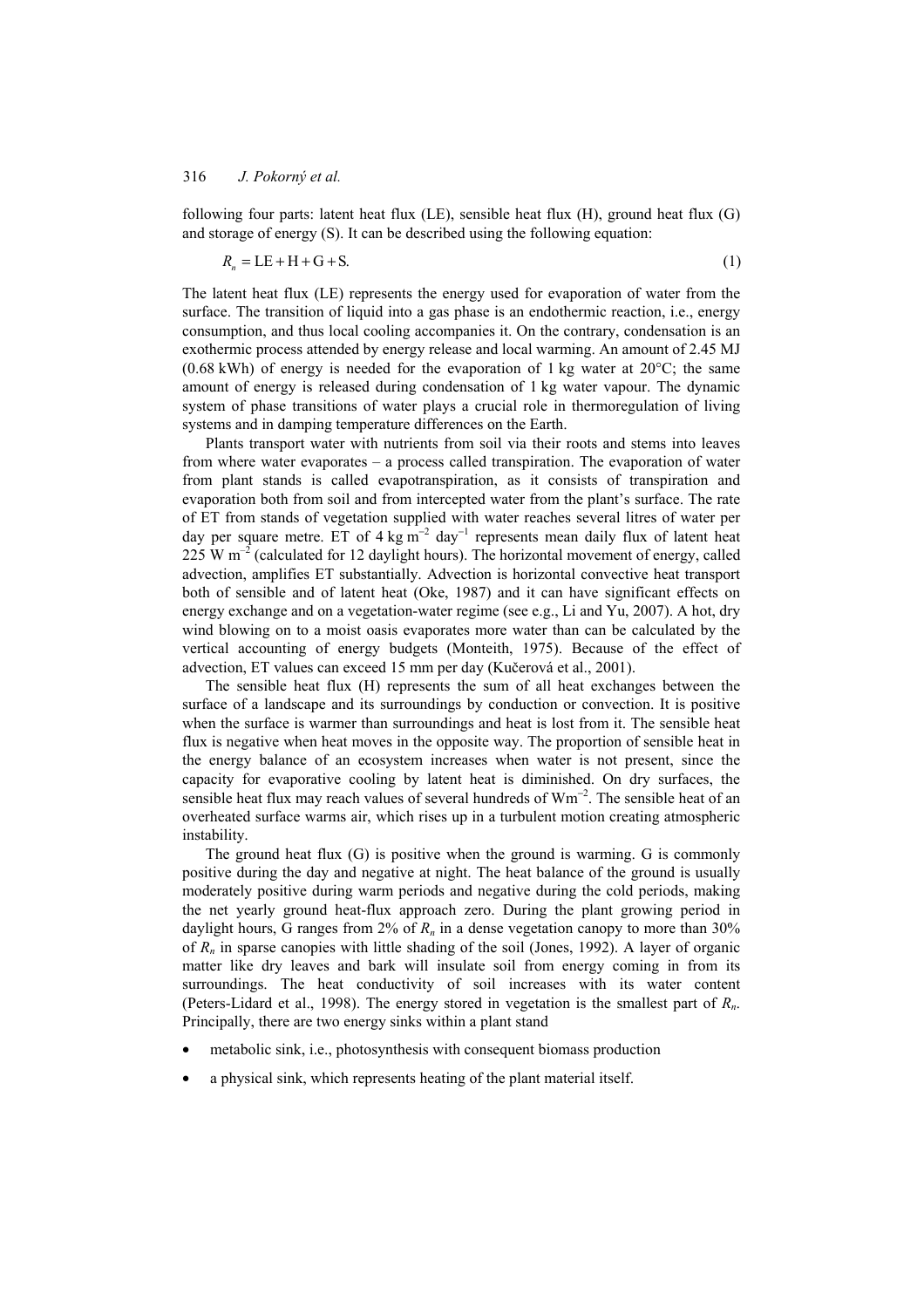In closed canopy ecosystems, the maximum net photosynthesis rate is 1.0–1.4 mg m<sup>-2</sup> s<sup>-1</sup> of sucrose (Cooper, 1975), which corresponds to 17.0–23.4 J of energy fixed every second, i.e., energy flux 17.0–23.4 W m<sup>-2</sup>. This represents about 2% of total summer irradiance and about  $3\%$  of  $R_n$ , on the assumption that it should be approximately  $700 \text{ W m}^{-2}$ . The physical sink of energy depends on the amount of living biomass, which contains about 90% of water. Assuming that 2.2 kg  $m^{-2}$  of fresh biomass containing approximately 2 kg of water was warmed up to 4°C per hour, then the heat-flux warming the biomass would be approximately 10 W  $m^{-2}$  (heat capacity of water is 4184 J kg<sup>-1</sup> K<sup>-1</sup> at 20°C). Contrary to biomass production, the decomposition of organic matter is associated with release of energy. The rate of decomposition can be several times higher than the rate of biomass production, i.e., release of heat due to decomposition can reach several tens of W  $m^{-2}$ . The decomposition of organic matter in soil is accelerated by drainage.

## *1.3 Exchange of water and CO<sub>2</sub> in plant stands*

Most plant tissues contain large amounts of water. The biomass of non-woody tissues typically comprises 80–95% of water. Most water taken up by roots is transported through plants in the Soil-Plant-Atmosphere Continuum (SPAC) and transpired into the air. Transpiration is vital to the uptake of  $CO<sub>2</sub>$  in the intercellular air spaces of stomata (Berry et al., 2005). The cooling process of transpiration is often considered a side effect rather than a mechanism to control leaf temperature (Lambers et al., 1998). Transpiration is also perceived as a rather negative process. Plant physiology and hydrology may use negative terms such as 'transpiration loss' and 'evapotranspiration losses'. Transpiration Efficiency (TE) is defined as the amount of water lost through transpiration per unit of dry matter produced. TE normally reaches a value of several hundred kilograms of water consumed per kilogram of dry biomass produced. The amount of water molecules exchanged by plants is at least two orders of magnitude higher than the amount of carbon dioxide fixed to biomass (You et al., 2009).

The average concentration of  $CO<sub>2</sub>$  in the air is about 391 ppm (NOAA, 2010). In plant stands, the concentration of  $CO<sub>2</sub>$  varies both by vertical profile measures and by day and night, depending on the photosynthetic and respiration activities of biota. On the leaf surface of C4 plants such as corn, the concentration of  $CO<sub>2</sub>$  falls to zero whereas on a forest floor,  $CO<sub>2</sub>$  concentration can be over 500 ppm (Jassal et al., 2007). Conventional climate models, as well as calculations of the global carbon budget, treat the concentration of  $CO<sub>2</sub>$  in the atmosphere as homogeneous (Randerson et al., 2006).

In contrast to  $CO<sub>2</sub>$  as a greenhouse gas, the amount of water vapour as a greenhouse gas found in plant stands and in the atmosphere is many times higher and it changes dramatically across time and space. For example, air saturated with water at 21°C contains  $18 \text{ g m}^{-3}$  of water vapour, i.e., 22,400 ppm. Air saturated with water at  $40^{\circ}$ C contains 50 g m<sup>-3</sup> of water vapour, i.e., 62,200 ppm. The amount of water vapour in air is often two orders of magnitude higher than that of  $CO<sub>2</sub>$ . Water absorbs solar energy in visible, near and far IR. The energy absorption spectrum of water is broader than that of  $CO<sub>2</sub>$  (see Figure 1). The content of water vapour in the atmosphere is highly variable, and furthermore, water exists in three phases (solid, liquid and gaseous). The transitions between these phases are linked with the uptake or release of high amounts of energy. Climate change and global warming are reputedly caused by an increase in  $CO<sub>2</sub>$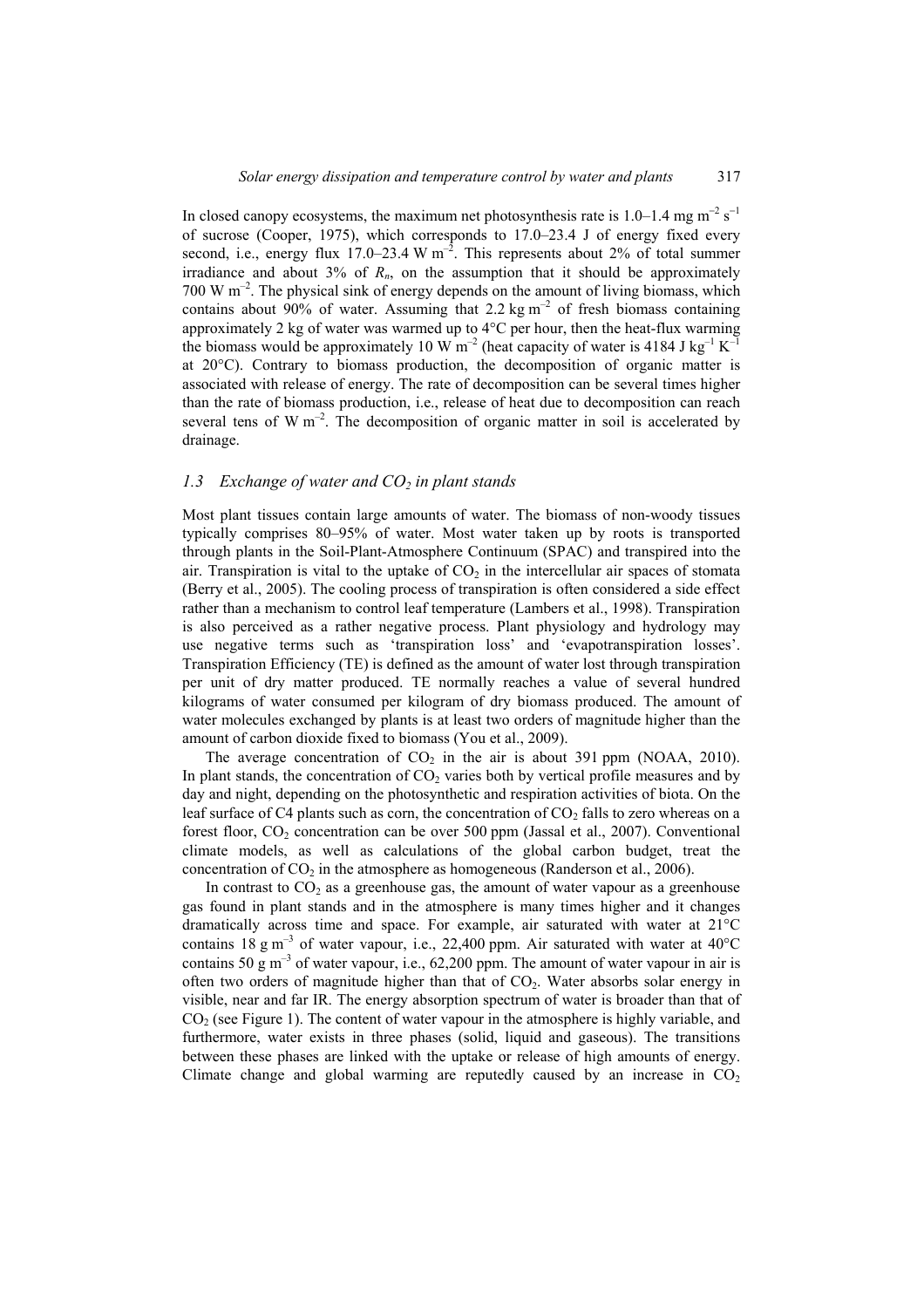concentration from 250 ppm to 390 ppm. The present research highlights the dynamic role of water vapour, with its concentration two orders of magnitude higher than that of other greenhouse gases. The implication is that human landscape management affects the behaviour of water vapour and its role in the dissipation of solar energy.

## **2 Site description and methods**

Seven different sites were monitored in this study: five non-forested and two forested areas. Non-forested areas were located in the Třeboň Biosphere Reserve, Czech Republic; the forested areas were in South Moravia, Czech Republic and in Antwerp province, Belgium.

Exact methods for the monitoring and evaluation of energy fluxes were used to assess:

- seasonal series of incoming and reflected solar radiation, albedo and temperature
- daily series of main fluxes of solar energy (incoming and reflected solar energy, sensible, latent and ground heat fluxes)
- temperature distribution in landscape monitored by remote sensing
- transpiration of trees measured by sap flow method and expressed in terms of energy transition.

## *2.1 TĜeboĖ Basin Biosphere Reserve (TBBR)*

This research area is situated in the southern part of Bohemia at the Austrian–Czech border. The basin is mostly filled with sand and clay sediments while the marginal parts consist of igneous crystalline rocks. The flat bottom of the basin is 410–470 m altitude; the undulating marginal area reaches 550 m. The Třeboň Basin belongs to a moderately warm region with an annual mean temperature of 8°C and a mean annual precipitation total of 650 mm. Forest covers about 50% of the territory. The Basin is marked by a sophisticated network of human-made canals and watercourses built since the Middle Ages for drainage of wetlands and the construction of fish ponds. The TBBR with a total area of  $700 \text{ km}^2$  has about  $500$  fish ponds making a total area  $7500 \text{ ha}$ . Forestry, agriculture and fishing are main activities in TBBR (Jeník and Květ, 2002). The study sites are several km apart.

Data were collected at the following sites:

- Autumn barley field (area of 22 ha).
- Wet Meadow (area of c. 200 ha) in the Rožmberk fish pond (450 ha) floodplain. Dominant macrophyte species include high sedges (*Carex gracilis* (L.), *Carex vesicaria* (L.)), *Calamagrostis canescens* (Weber), *Phalaris arundinacea* (L.) and *Urtica dioica* (L.) The area surrounding the meteorological station is not managed; tall vegetation is cut only close to the station. The dryer parts of the Wet Meadow are mowed once a year.
- Concrete surface (area of 400 m<sup>2</sup>) within the area of the Wastewater Treatment Plant of the city of Třeboň.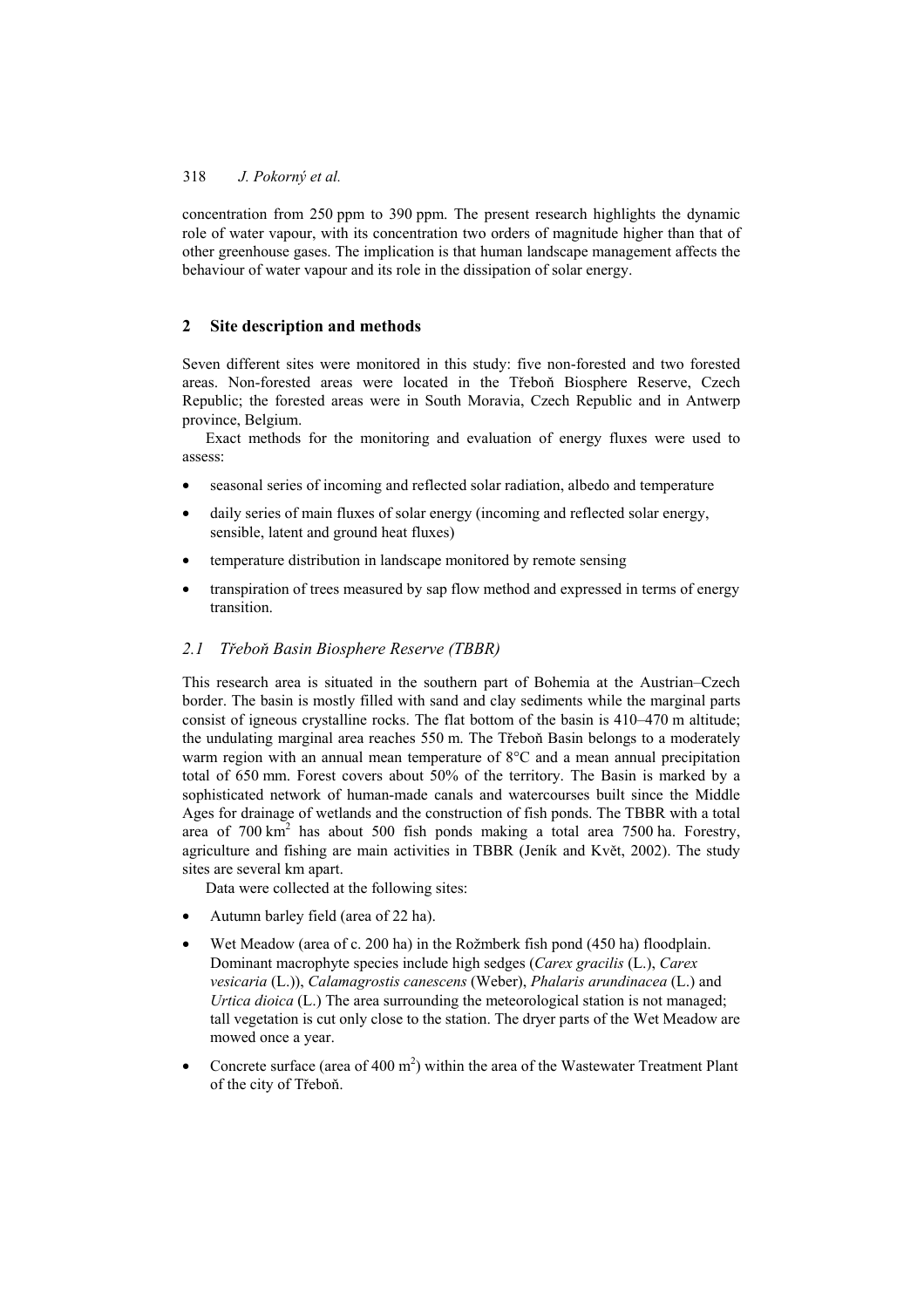- Open water surface of the Ruda fish pond (72 ha, depth c. 2 m).
- Meadow is represented mostly by mesic vascular plant species: *Alopecurus pratensis*  (L.), *Arrhenatherum elatius* (*L.*), *Phleum pratense* (L.), *Tanacetum vulgare* (L.) and *Taraxacum sect. Ruderalia*. This locality is mulched two or three times per year.

#### *2.1.1 Forested sites in Moravia and Belgium*

The first forested site is near Lednice in the southern part of Moravia in the alluvium of the Dyje River and classified as *Ulmeto-fraxinetum carpineum*. The soils of this locality originate from sedimentation during spring floods. The stand is composed mostly of oak (*Quercus robur* (L.) 78%, *Fraxinus excelsior* (L.) 18%, *Tilia cordata Mill*. 3% and 1% of other species) with the mean age of dominant trees 95 years and stand density of 90%. The leaf area index is 5 for the tree layer and 2 for the shrub layer (Vasicek, 1985; Čermák, 1998).

The second experimental plot of Scots pine (*Pinus sylvestris* (L.)) is a forest plantation in Brasschaat, Campine region of the province of Antwerp, Belgium, in a plateau of the northern lower plain basin of the Scheldt River. The original climax vegetation in the area is a *Querceto-Betuletum*. Soil is characterised as moderately wet and sandy with a distinct humus or iron B-horizon (psammenti haplumbrept in the USDA classification, umbric regosol or haplic podzol in the FAO classification). The experimental pine stand was 66-years old at the time of study. The original, homogeneous stocking density was relatively high for pine and the stand had been frequently thinned, most recently in 1993. Leaf area index (one side) was 3 (ýermák et al., 1998).

#### *2.2 Meteorological data and energy balance*

All measurements were made in the Třeboň Biosphere Reserve except measurements of tree transpiration. Meteorological data were recorded at 10-minute intervals during the growing season, 1 April–30 September 2008. Air temperature was measured 2 m above the soil surface and at the vegetation surface  $(T_a$  and  $T_c$ , °C; T+Rh probes, accuracy  $\pm 0.1^{\circ}$ C). Temperature at the soil surface was measured by Pt 100 thermometer ( $T_s$ ,  $\circ$ C; accuracy  $\pm 0.1^{\circ}$ C). Incoming (*R<sub>s1</sub>*) and reflected shortwave (global) radiation (*R<sub>s1</sub>*) was measured on each site by CM3 pyranometers (Kipp & Zonen, the Netherlands, spectral range from 310 nm to 2800 nm). Incoming and emitted long-wave radiation was measured on the Meadow site by a CNR1 Net radiometer (Kipp & Zonen, the Netherlands, spectral range from 5  $\mu$ m to 50  $\mu$ m). The volumetric content of liquid water in the soil at 0.05 m below the surface was measured by  $(\theta, \frac{6}{3})$ ; Wirrib, AMET, Czech Republic, accuracy  $\pm 0.01 \text{ m}^3 \text{ m}^{-3}$ ). Emitted long-wave radiation  $(R_L \uparrow, W \text{ m}^{-2})$  was computed using Stefan-Boltzmann's law from temperature measured at the vegetation surface. Sky temperature calculated from net radiometer data was as follows (Monteith and Unsworth, 1990):

$$
R_{L\uparrow} = \varepsilon \sigma T^4 \tag{2}
$$

where  $\varepsilon$  is the emissivity of the surface (tabulated values were used according to Gates (1980)),  $\sigma$  is Stefan-Boltzman constant (5.6703 × 10<sup>-8</sup> W m<sup>-2</sup> K<sup>-4</sup>) and *T* is temperature (K).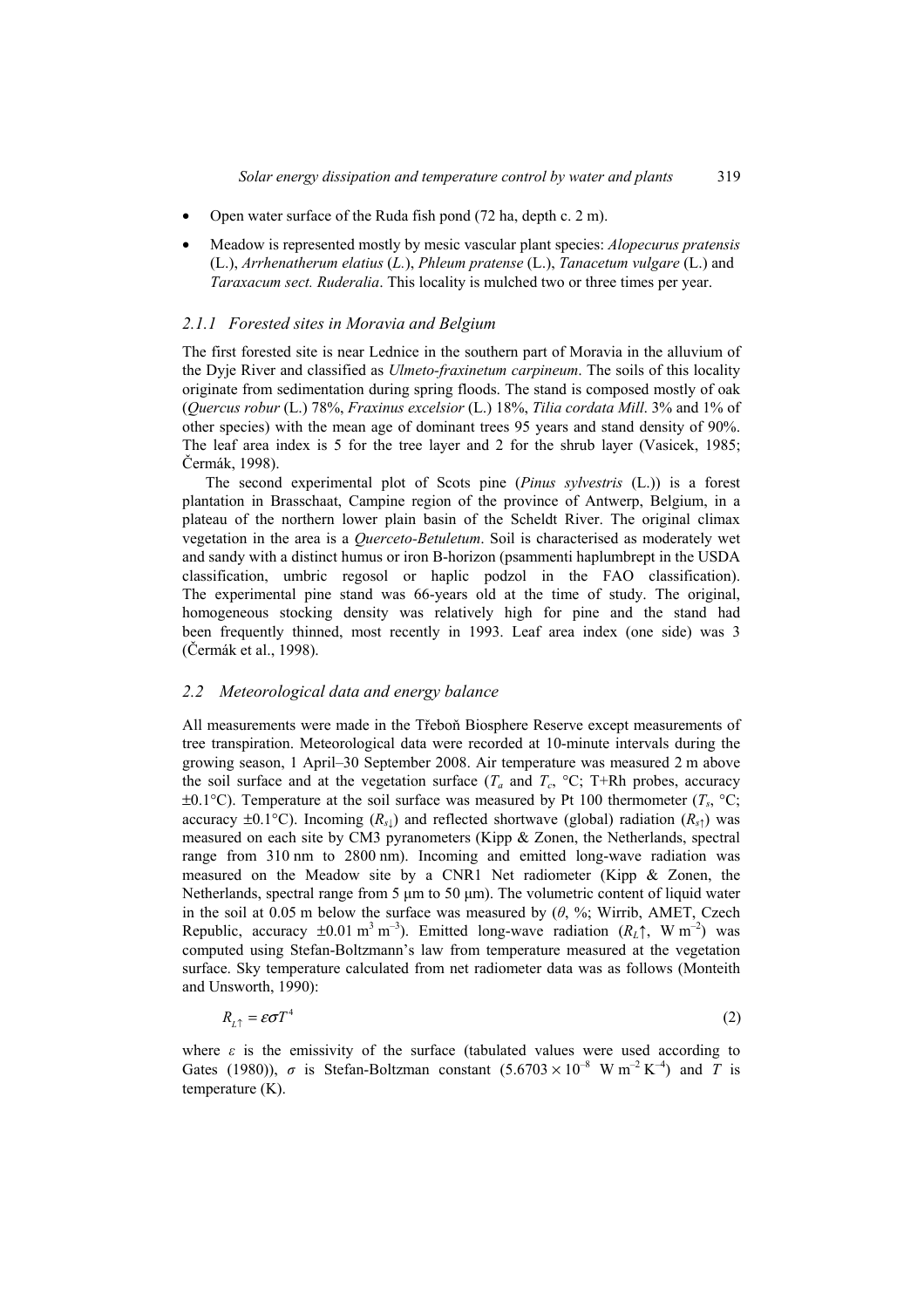Albedo ( $\alpha$ , rel.) was computed as a ratio between reflected and incoming short-wave radiation:

$$
\alpha = \frac{R_{s\uparrow}}{R_{s\downarrow}}.\tag{3}
$$

Net radiation was computed from the short- and long-wave parts of radiation using equation (Brutsaert, 1982):

$$
R_N = R_{S\downarrow} - R_{S\uparrow} + R_{L\downarrow} - R_{L\uparrow}.
$$
\n<sup>(4)</sup>

Ground heat flux was computed using the vertical profile method described in Monteith and Unsworth (1990).

$$
G = k \frac{\Delta T}{\Delta z} \tag{5}
$$

where *k* is the soil thermal conductivity (W  $m^{-1} K^{-1}$ ),  $\Delta T$  is the temperature profile in the soil and  $\Delta z$  is the depth of this profile (m).

Latent and sensible heat fluxes were computed using the Bowen ratio method (Brutsaert, 1982; Monteith and Unsworth, 1990):

$$
LE = \frac{R_N - G}{1 + \beta} \tag{6}
$$

where the Bowen ratio  $(\beta$ , unitless) is

$$
\beta = \gamma \frac{T_a - T_c}{e_a - e_c} \tag{7}
$$

where  $\gamma$  is psychrometric constant (kPa K<sup>-1</sup>),  $T_a$  and  $T_c$  are the temperature of the air 2 m above and at the canopy layer ( $^{\circ}$ C), respectively, and  $e_a$  and  $e_c$  are the water vapour pressure (kPa) 2 m above and at the canopy layer, respectively.

#### *2.3 Processing of seasonal data*

The data were collected for 183 days during the growing season of 2008. Albedo (ratio of reflected to incoming short-wave solar radiation) and air temperature at 0.3 m were evaluated. The data were divided according to the amount of total incoming shortwave solar irradiance per day into three groups: overcast  $(0-3000 \text{ Wh m}^{-2})$ , cloudy (3000–6000 Wh m<sup>-2</sup>) and clear (over 6000 Wh m<sup>-2</sup>). For a detailed description of data processing and seasonal data on incoming, reflected radiation, air temperature and relative air humidity (0.3 m, 2 m) at five different sites, see Huryna and Pokorný (2010).

#### *2.4 Application of satellite data*

Satellite data were used to evaluate the relationship between land surface temperature and land cover. Remotely sensed data were obtained by processing Landsat 5 TM scene, which was acquired on 29 July 2008, 9:38 GMT + 1. The satellite data with resolution of 30 m in VIS, NIR and SWIR spectral bands and 120 m in thermal spectral band were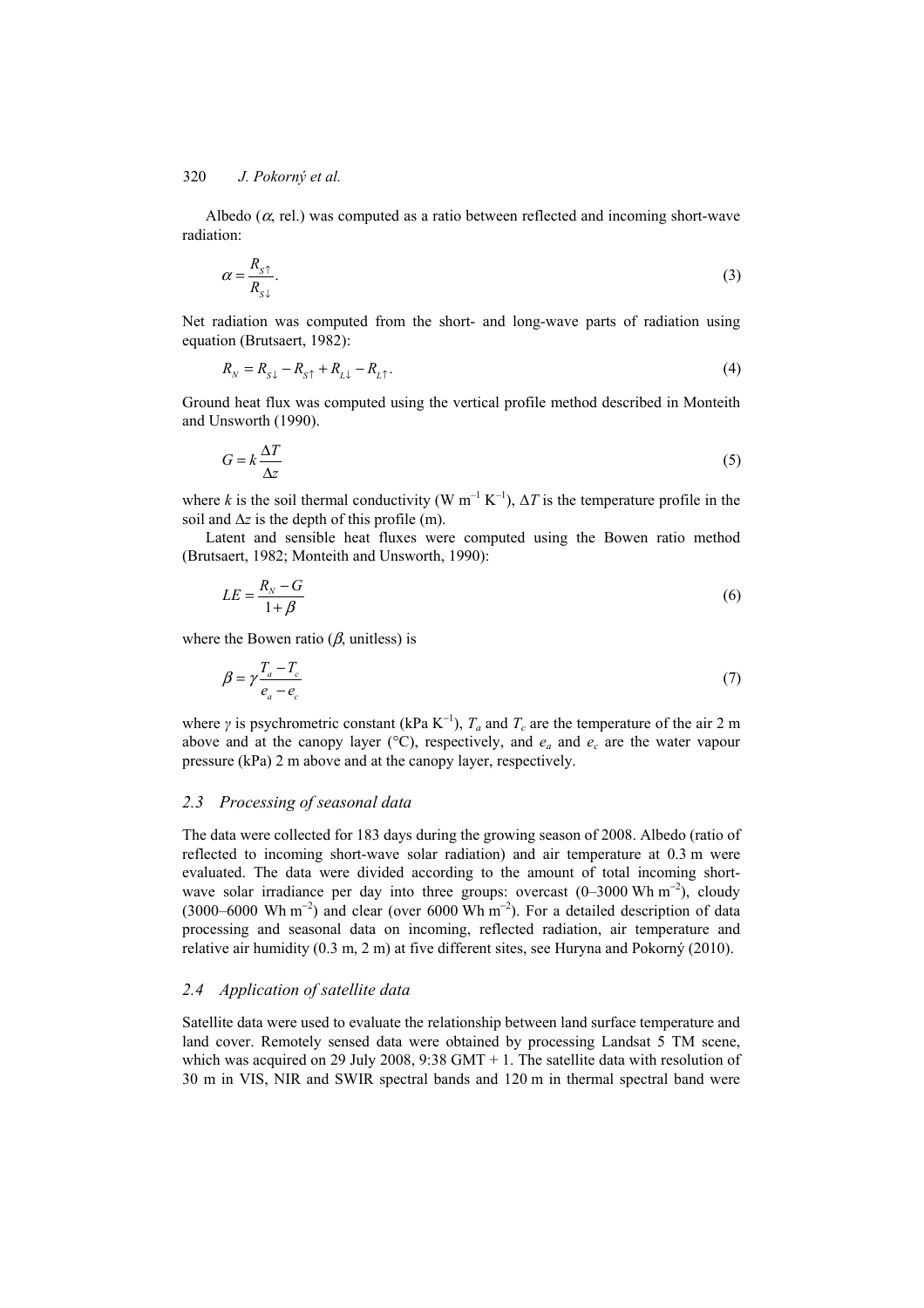rectified with an S-JTSK coordinate system and resampled by applying the nearest neighbour method to preserve the original radiometric values for subsequent data processing. The data was radiometrically corrected using the Cos(t) model (Chavez, 1996) with calibration coefficients described by Chander et al. (2009). Land surface temperature was computed using the THERMAL Idrisi 15 Andes module (Clark Labs, 2006). To get the real surface temperature, the surface emissivity,  $(\varepsilon)$ , was computed from NDVI using the NDVI Threshold Method (NDVI<sup>THM</sup>) described by Sobrino (2004): for NDVI <  $0.2 \varepsilon$  was obtained from red Landsat 5 TM band, for NDVI >  $0.5 \varepsilon$  was set 0.99 and for rest of the NDVI scale  $(0.2 \leq NDVI \leq 0.5)$ *i* was computed as follows:

$$
\varepsilon = 0.004P_{V} + 0.986\tag{8}
$$

where

$$
P_V = \left(\frac{\text{NDVI} - \text{NDVI}_{\text{min}}}{\text{NDVI}_{\text{max}} - \text{NDVI}_{\text{min}}}\right)^2\tag{9}
$$

where  $NDVI_{min} = 0.2$  and  $NDVI_{max} = 0.5$ .

#### *2.5 Land surface temperatures by thermovision*

A thermographic IR FPA camera ThermaCAM<sup>™</sup> PM695 (Flir System Sweden) installed on the aircraft Cessna TU 206F was used for temperature mapping of landscape. The aircraft operated by the ArgusGeo s.r.o. company is equipped with gyro-stabilisation and other instruments allowing precise navigation. Pixel size of thermo-images is 2 m. The thermal pictures were done at about 1 pm on 29 July 2008. For more details, see Jirka et al. (2009).

### *2.6 Conversion of solar energy via transpiration*

The transpiration of forest stands was estimated on the basis of sap flow measurements in tree stems, allowing continuous records over long periods under any terrain and environmental conditions. The Trunk Heat Balance (THB) method was applied for oak and the Heat Field Deformation (HFD) method for pine in studies of tree sap flow rates. Stand transpiration was calculated by upscaling the flow data measured in a series of well-selected trees over a range of tree size, using the method of quantiles of total (Čermák et al., 2004).

The THB method is characterised by direct electric heating and internal sensing of temperature and sensors integrating the radial sap flow profile by technical averaging within wide stem sections, applying two to four such sensors per sample tree (Čermák et al., 2004; Tatarinov et al., 2005). The current is automatically distributed in the xylem along the electrodes, reaching the heartwood edge even when the electrodes in the sapwood do not reach it. The THB sensors integrate the radial sap flow profile by technical averaging within the wide stem sections.

The HFD method is based on measurement of the deformation of the heat field around a needle-like linear heater inserted into the stem in a radial direction (Nadezhdina et al., 2006). The HFD method has unique capabilities for measuring the real vector of sap flow rate zero flow as well as reversed flow. A series of multi-point sensors were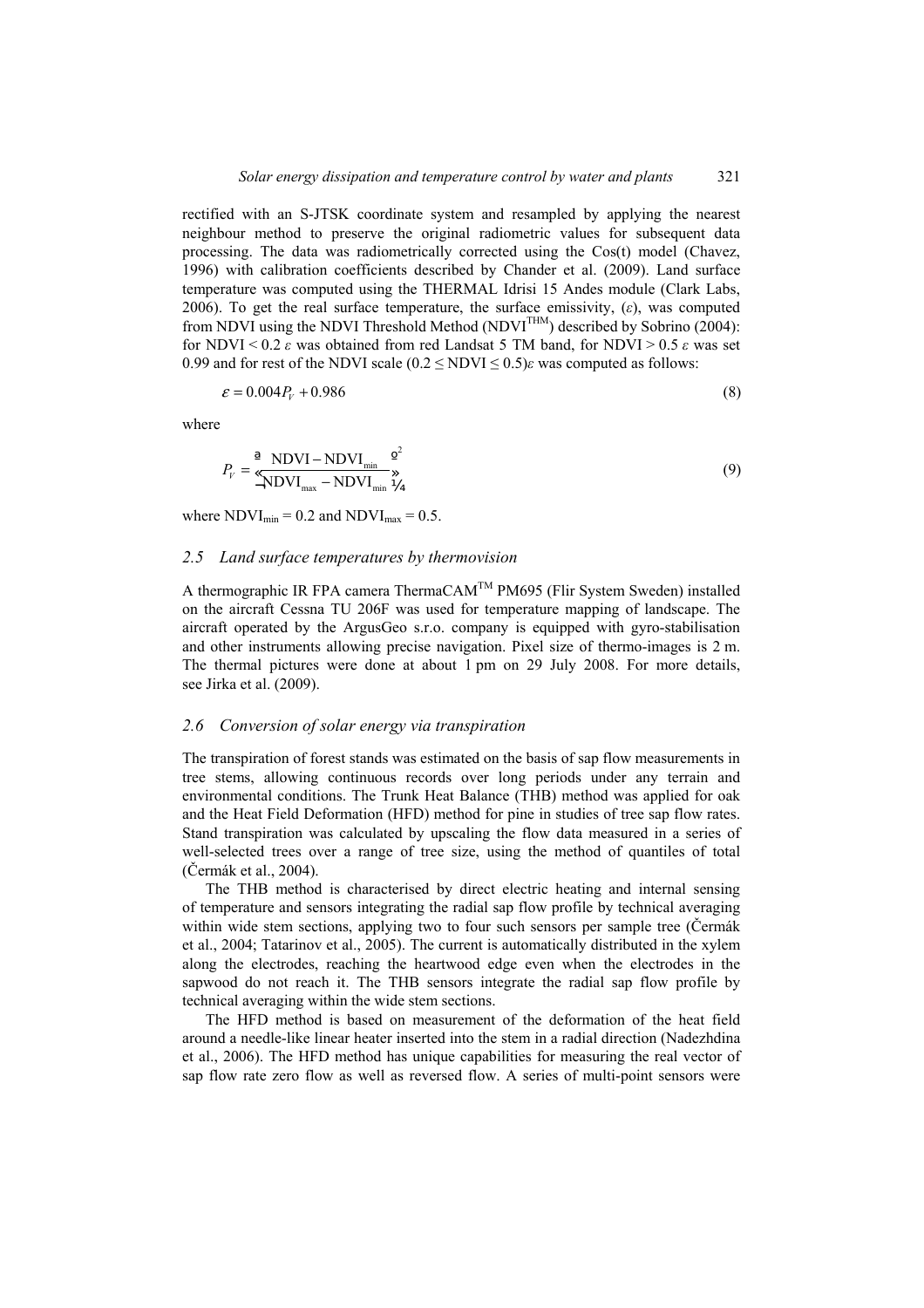used, allowing measurements of radial patterns of sap flow (Čermák and Nadezhdina, 1998; Nadezhdina et al., 2007), so altogether 48 points were used for characterising the conductive system of each sample tree.

#### **3 Results**

#### *3.1 Solar energy and temperature in Třeboň ecosystems*

The average daily courses of incoming solar radiation were similar at all sites in Třeboň (Figure 2). The average maximum solar radiation fluxes reached about 250 W  $m^{-2}$ , 600 W  $\text{m}^{-2}$  and 890 W  $\text{m}^{-2}$  on overcast, cloudy and clear days, respectively. The incoming solar radiation on the Wet Meadow was slightly lower than that at other sites on clear days, perhaps due to higher fog formation in the terrain depression of this habitat. The mean daily fluxes ranged from 80.4 W m<sup>-2</sup> to 83.5 W m<sup>-2</sup>, from 191.3 W m<sup>-2</sup> to 293.9 W m<sup>-2</sup>, and from 286.3 W m<sup>-2</sup> to 293.9 W m<sup>-2</sup> on overcast, cloudy and clear days, respectively. The mean daily values of incoming solar energy at five sites on clear days ranged from 7.06 kWh m<sup>-2</sup> in the field to 6.87 kWh m<sup>-2</sup> in the Wet Meadow. The amount of reflected short-wave radiation differed markedly between the sites (Figure 3). The reflection of the solar radiation was always lowest at the open water surface, not exceeding 50 W m<sup>-2</sup>, even on clear days. On clear days, reflection as high as 220 W m<sup>-2</sup> was measured on the concrete surface. On clear days, the highest mean flux of reflected solar radiation (76.93 W  $m^{-2}$ ) was at the concrete surface. The fish pond showed the lowest value of mean reflected solar radiation  $(24.66 \text{ W m}^{-2})$ . The mean fluxes of reflected solar energy at the remaining sites were close to each other (about 60 W  $\text{m}^{-2}$ ). The highest daily average of reflected solar radiation on clear days was 1.85 kWh  $m<sup>-2</sup>$  at the concrete surface and the lowest average value of the daily-reflected solar radiation was 0.59 kWh  $m^{-2}$  at the fish pond.



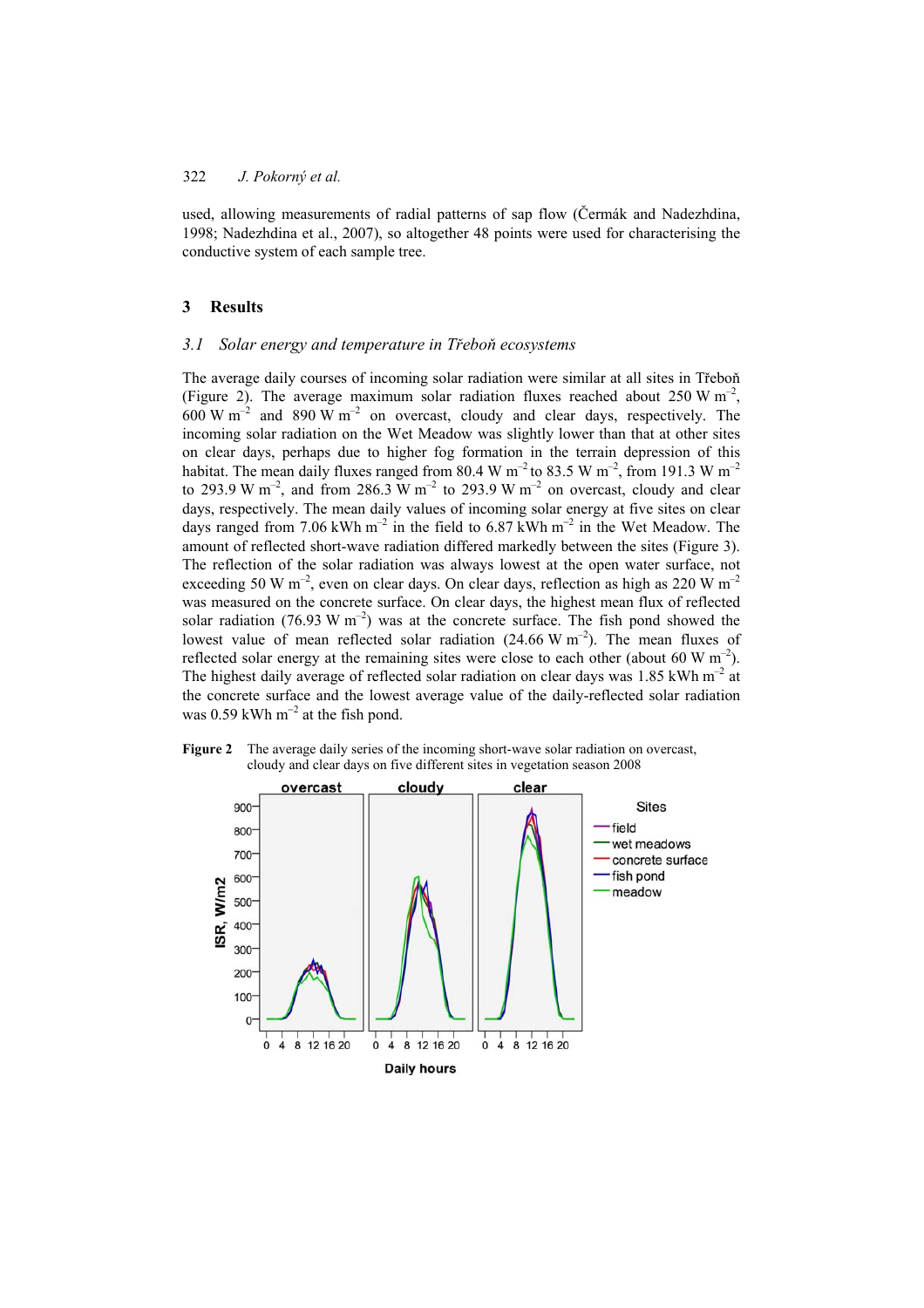

Figure 3 Average daily series of reflected short-wave radiation on overcast, cloudy and clear days on five different sites in vegetation season 2008

The daily mean time courses of albedo – defined as the ratio of reflected to incoming solar radiation – are shown in Figure 4. The average albedo of the water surface was always the lowest of evaluated sites (about 10%). The albedo of the concrete surface was about 25% on both cloudy and clear days. On overcast days, it was about 20% at this site. Albedo for other sites was about 20% under all irradiance conditions. The high values of albedo in the early morning and late afternoon hours were caused by dividing very small numbers of both variables of the ratio, i.e., incoming and reflected solar radiation, therefore do not provide much useful information.

**Figure 4** Average daily series of albedo on overcast, cloudy and clear days on five different sites in vegetation season 2008

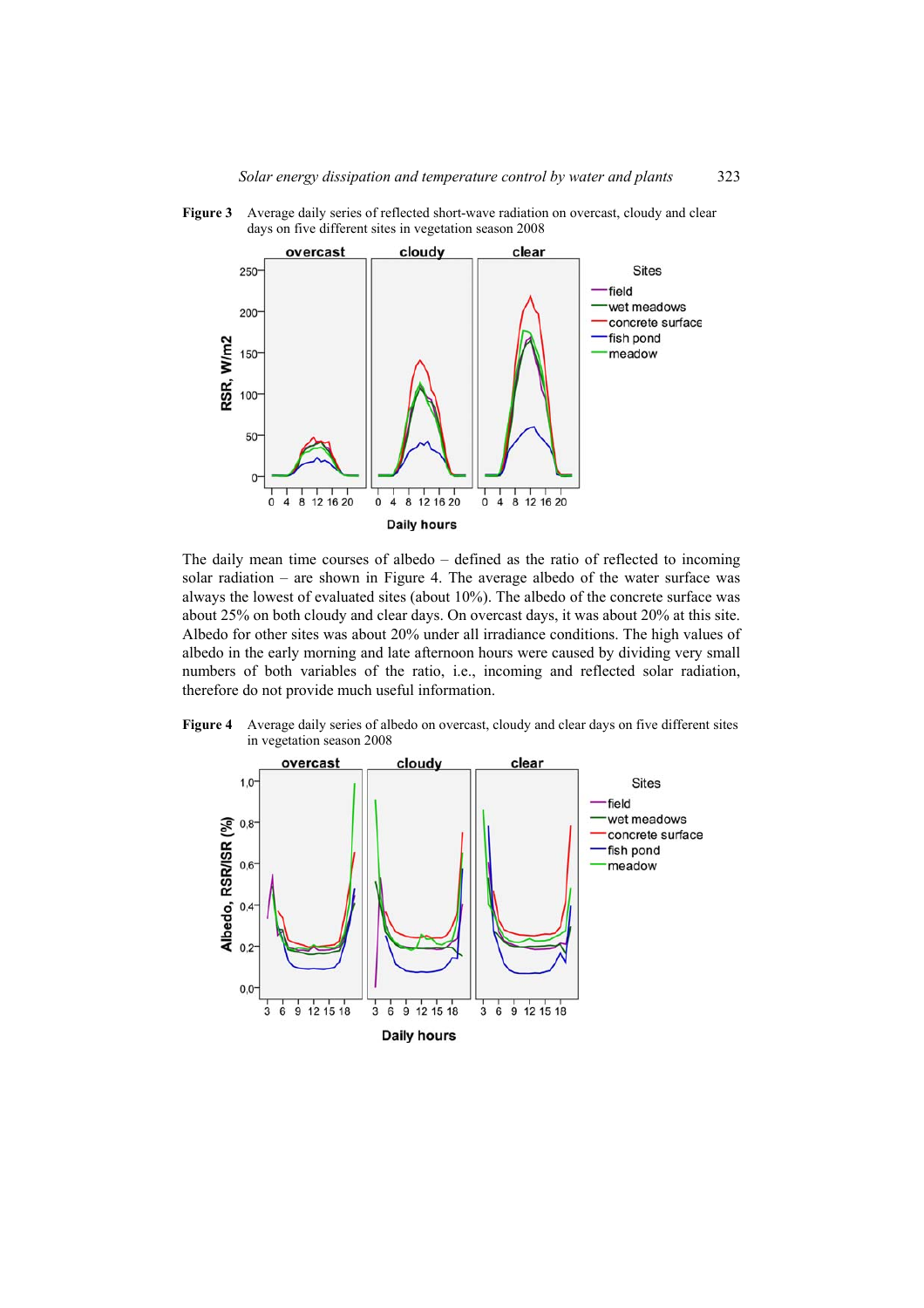The daily mean courses of the air temperature above ground (30 cm) for overcast, cloudy and clear days are plotted in Figure 5. On clear days at 30 cm, the lowest average midday temperature was at the fish pond; the other sites had similar midday temperatures. On overcast days, the mean temperature was similar at all sites during the whole day. Low early morning temperature in the Wet Meadow can be explained by the terrain depression of the flood area of Rožmberk fish pond. The early morning temperature was on average highest in the fish pond due to the high heat capacity of its water. On overcast days, the difference of mean temperature between the sites ranged from 10.2°C (Wet Meadow) to 11.8°C (fish pond). On cloudy and clear days, the lowest mean temperature was measured at the Wet Meadow (14.08 and 15.58°C, respectively). On clear days, the average difference of temperature between the Wet Meadow and the concrete surface was 3.58°C.





## *3.2 Energy fluxes at four sites on a sunny day*

The daily series of incoming short-wave radiation measured on a sunny day of 29 July 2008 on four sites are plotted in Figure 6(A). The maximum values of incoming radiation are over 800 W m–2. Maximum values on Meadow and Wet Meadow were lower due to local small clouds. Reflected radiation is plotted in Figure 6(B), maximum values range from 150 W m<sup>-2</sup> (Wet Meadow) to 250 W m<sup>-2</sup> (concrete). The highest albedo was recorded on concrete, the lowest albedo (less than 20%) was measured on the field and Wet Meadow (Figure 7). Net radiation corrected for IR fluxes is plotted in Figure 8(A). The highest maximum of net radiation was shown by the field and the lowest maximum was estimated for the Meadow. Values of ground heat fluxes differ markedly (Figure 8(B)): the highest ground heat fluxes were shown by concrete and field soil; estimates for the Meadow and the Wet Meadow were lower. Sensible and latent heat fluxes plotted in Figure 8(C) and (D) reach values several hundred W  $m^{-2}$ . The highest sensible heat was shown by the concrete and the field. In both Meadows, solar energy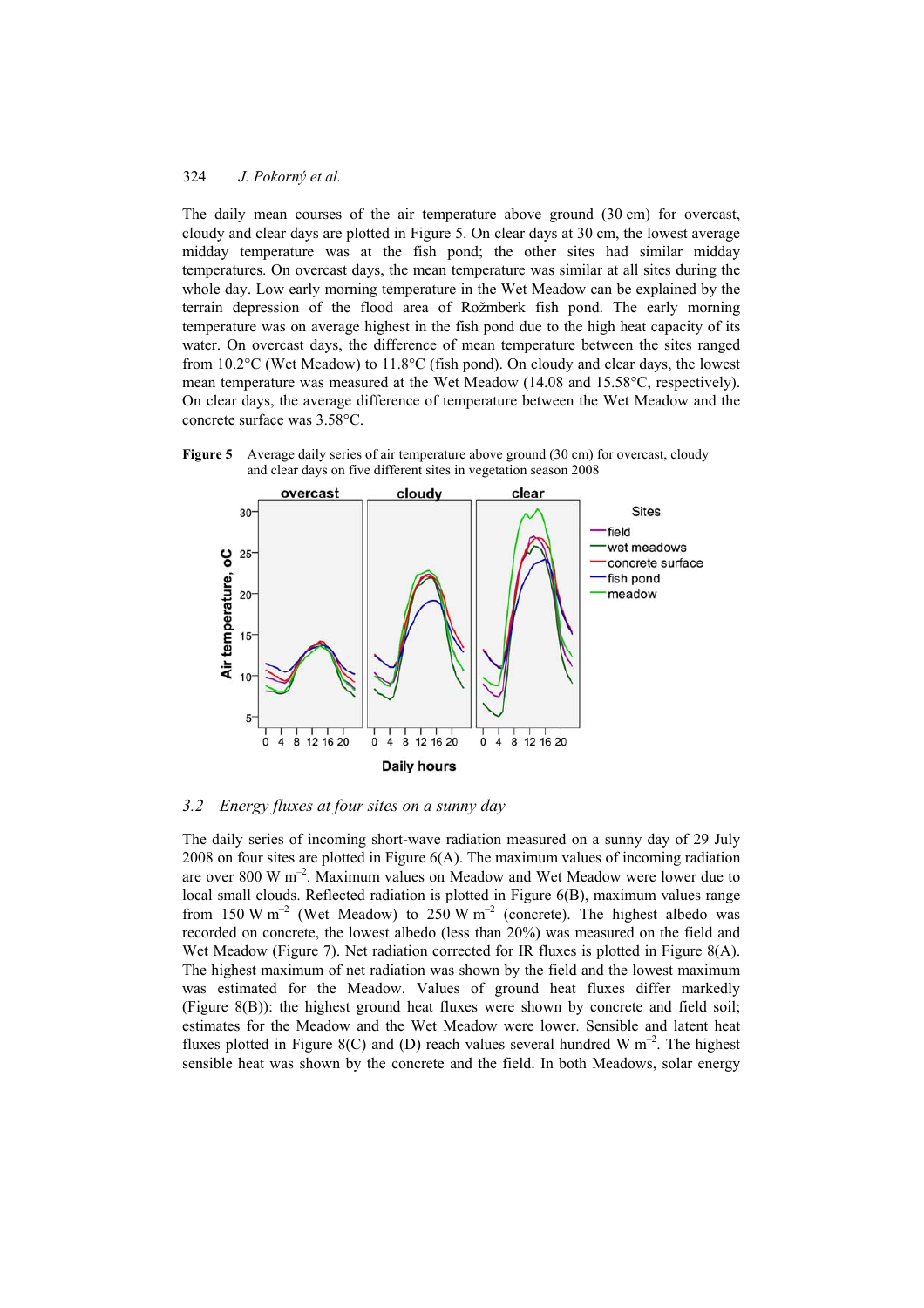was converted mostly into ET – sensible heat flux was relatively low whereas latent heat fluxes reached a maximum between 400 and 500 W  $m^{-2}$ , which corresponds to ET rate up to 0.2 g m<sup>-2</sup> s<sup>-1</sup>.





**Figure 7** Daily series of albedo of short-wave radiation measured on a sunny day of 29 July 2008 on four sites

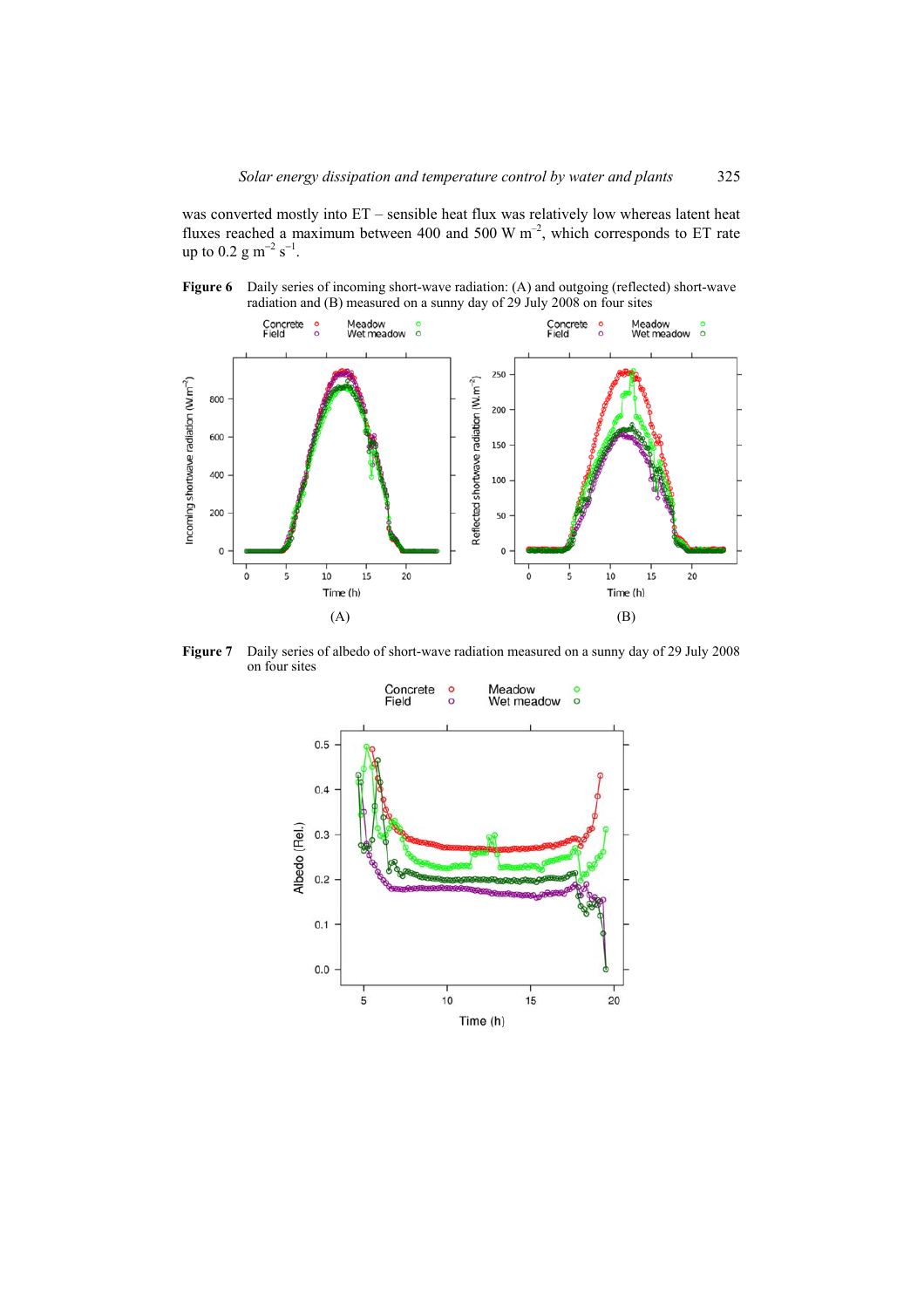



*3.3* Satellite images of the Třeboň Landscape

Satellite map of NDVI (Normalised Difference Vegetation Index) highlighting vegetation cover and water bodies and map of surface temperature of the Třeboň Basin are shown in Figure 9. The relatively lower temperature of water bodies and forests (under 20°C) is evident in comparison with higher temperatures of the fields and town of Třeboň (about 25 $^{\circ}$ C). The satellite picture was acquired at 9:38 GMT + 1 as temperature differences between land covers start to develop.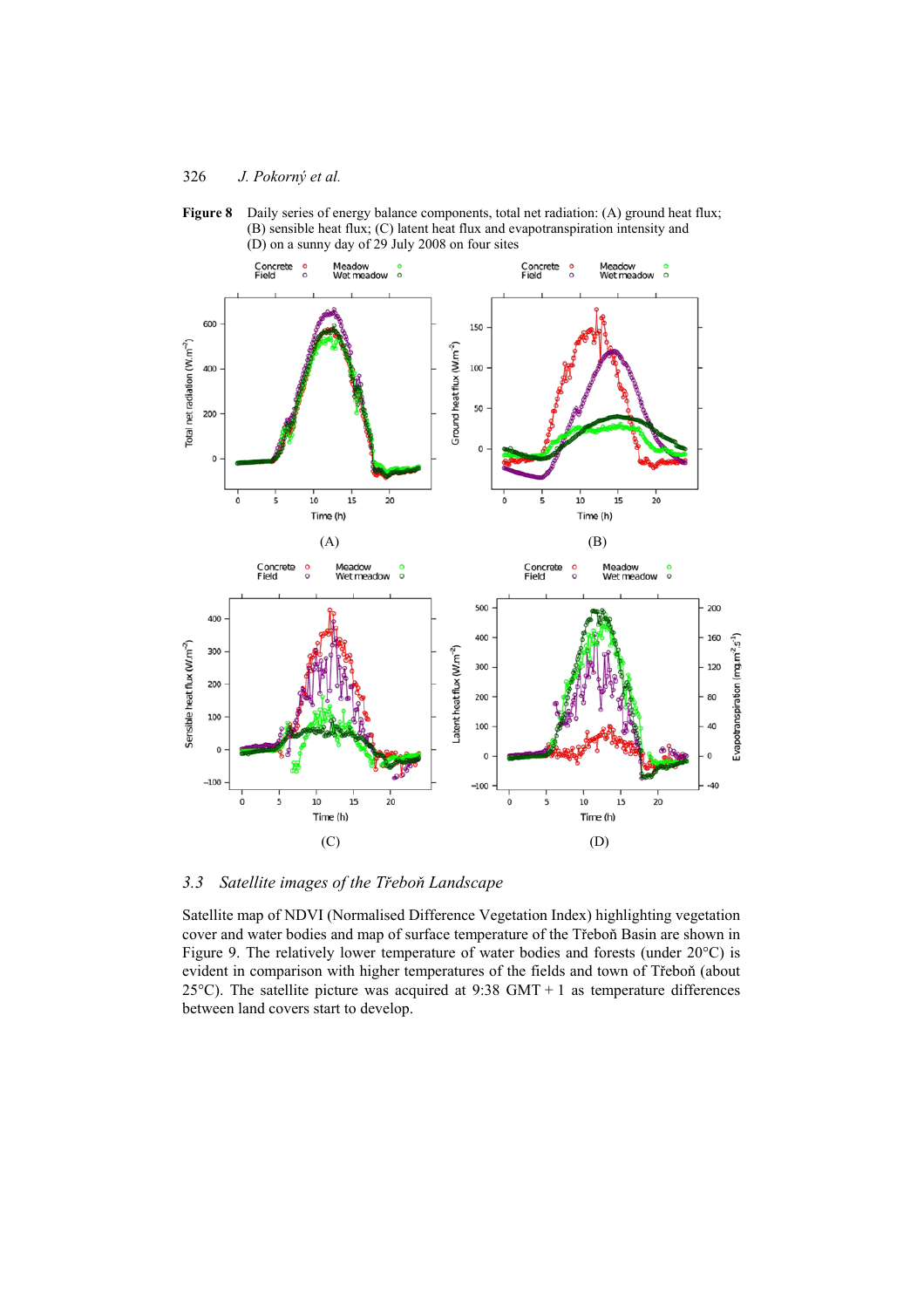- and (B) with highlighted water bodies **NDVI** Temperat 'Cl  $16^{\circ}$  $-16-17$ <br>16-17<br>17-18<br>18-19<br>19-20 20-21 21-22 22-23 23-24  $23-24$ <br>24-25<br>25-26<br>26-27<br>>27 °C Fishpo
- **Figure 9** Satellite image of the Třeboň Basin region: (A) a map of vegetation cover using NDVI (Normalised Difference Vegetation Index) and a map of surface temperature

## *3.4 Detailed map of landscape surface temperature*

Surface temperature scanned at about 1 pm  $GMT + 1$  by the thermovision camera around the town Třeboň ranged from  $18^{\circ}$ C to  $42^{\circ}$ C, i.e., a  $24^{\circ}$ C variation (Figure 10). The lowest temperature of around 20°C was shown by water bodies, woods (town park with adult trees) and a large complex of Wet Meadow. The highest temperatures were shown by drained sealed surfaces of the town and mowed Meadow. Drained and harvested fields also showed a very high surface temperature (36–38°C) whereas measures located near water bodies and adult trees gave lower temperatures (about 22°C (Figure 11)).



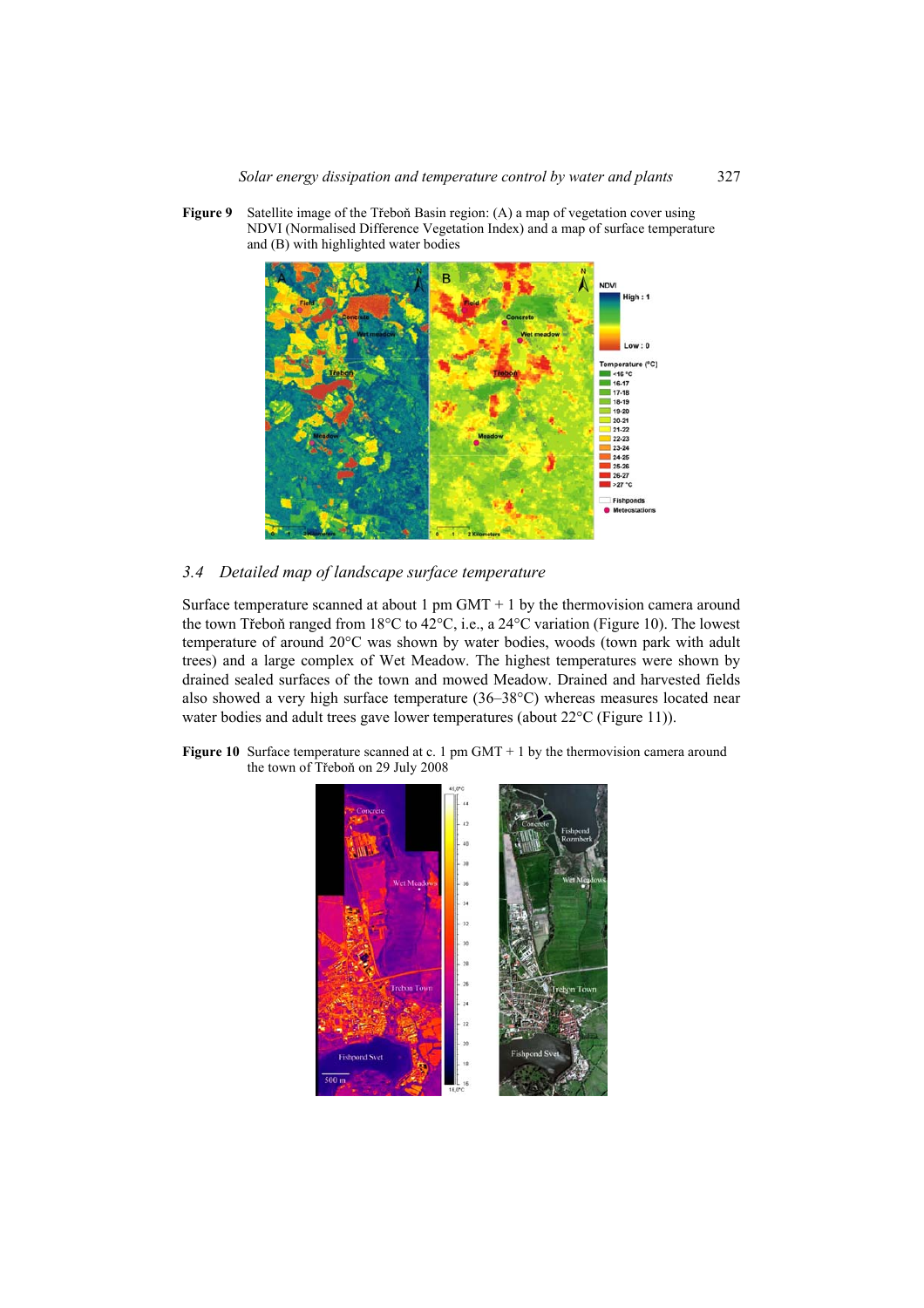

**Figure 11** Surface temperature of drained and harvested fields scanned by thermovision camera at c. 1 pm  $\dot{G}MT + 1$  on 29 July 2008

#### *3.5 Conversion of solar energy in forested sites*

Direct measurements of dissipated solar energy via transpiration of trees from flood-plain forest and from relatively dry pine forest show marked differences in the amount of transpired water. Flood-plain oaks (*Quercus*) in the growing season transpired about 910 MJ m<sup>-2</sup> (250 kWh m<sup>-2</sup>), which corresponds to c. 365 l m<sup>-2</sup>. Pines in plantation converted via transpiration about 325 MJ m<sup>-2</sup> (90 kWh m<sup>-2</sup>), which corresponds to c. 130 l m<sup>−</sup><sup>2</sup> (Figure 13). *Quercus* trees in the flood plain could not transpire much more because of high humidity of the air. The large complex of flood-plain forest in Moravia maintains a humid local climate and therefore PET is about only 40% of incoming radiation. Pine trees are adapted to dry conditions, their needles have several times lower mesophyll cell wall surface than broadleaf species (Nobel, 1991) and the crowns of pines are sparser than that of oaks (Čermák and Prax, 2001; Čermák, 1998; Čermák et al., 2008).

Values for the transpiration of individual oak trees in a flood-plain forest are expressed as MJ m<sup>-2</sup> per month as shown in Figure 12(A) together with monthly values of potential ET and the amount of incoming solar energy. The amount of solar energy converted into the latent heat of vaporisation of water is about 18% in May and about 30% in June, July, August and September. A proportional relationship between incoming solar radiation and transpiration was evident – trees well supplied with water increased their conversion of radiation according to the amount of incident solar energy and air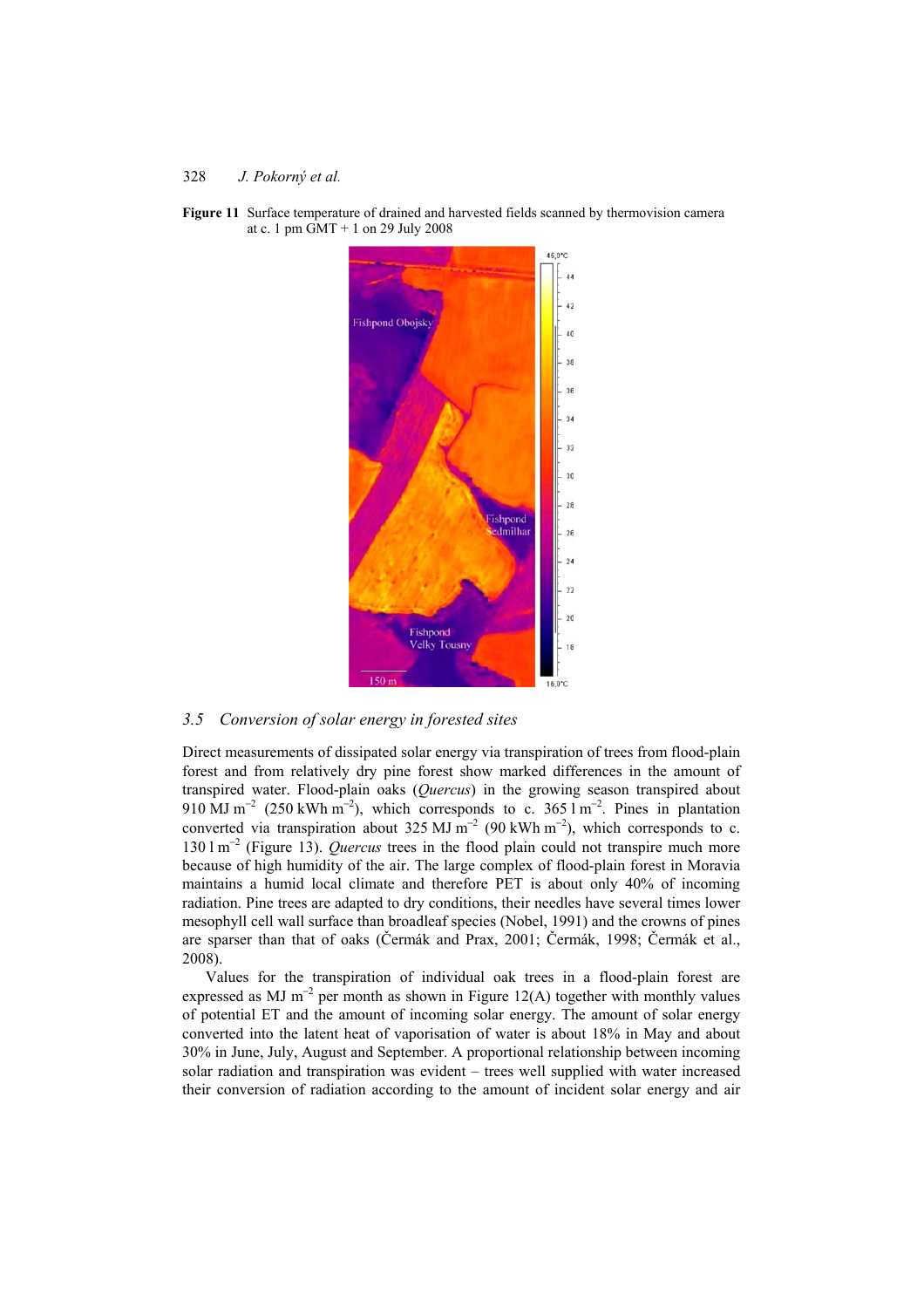humidity (PET). The total amount of solar energy converted during the growing season by means of the latent heat of vaporisation of water (measured as rate of transpiration) is about 910 MJ m<sup>-2</sup> (250 kWh m<sup>-2</sup>), which corresponds to about 365 l m<sup>-2</sup> (Figure 13).





**Figure 13** Amount of solar energy converted via transpiration of pine plantation (Belgium) and oak (*Quercus*) flood-plain forest (Moravia), potential evapotranspiration and income of solar energy to the both sites  $(MJ m^{-2})$ 



The sap flow method for assessment of transpiration measures the flow of water in a tree trunk. It does not measure the so-called micro-watercycle – evaporation of water from leaves and consequent condensation of water vapour in the night. This water can also be considered as intercepted. However, recent studies show that a certain amount of water can be absorbed by forest canopies and transported via stems, measured as a reverse flow down to roots. This amount of water is much smaller than transpiration, but it is very important under severe drought, and even after short rains, because it allows roots to survive and absorb water as soon as soil water supply is renewed (Nadezhdina et al., 2006).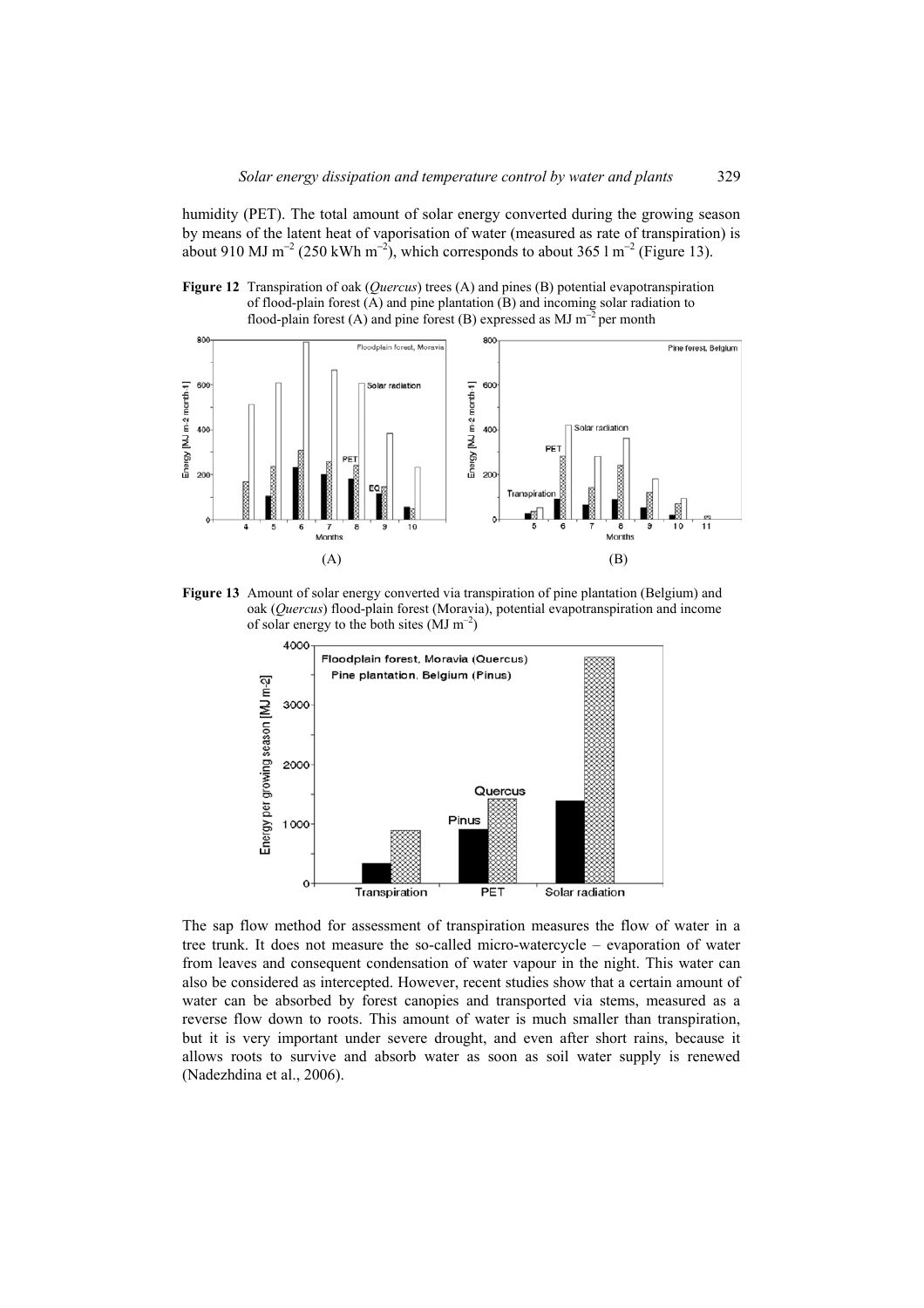The transpiration values of individual pine trees in the plantation were expressed as  $MJ$  m<sup>-2</sup> per month as shown in Figure 12(B). The amount of solar energy converted in latent heat of vaporisation of water (measured as transpiration) was about 23%. A relatively higher difference between transpiration and PET indicates either a shortage of water or low ability of the pine to transpire water. The amount of water transpired by *Pinus* during the growing season is equal to 130 l m<sup>-2</sup> corresponding to the latent heat of vaporisation of water about 325 MJ m<sup>-2</sup> (90 kWh m<sup>-2</sup>), see Figure 13.

Transpiration as a fraction of the potential ET for pine and oak is shown in Figure 14. In summer months, there was an evident difference between *Pinus* and *Quercus* – the transpiration from trees in the flood-plain forest is about 90% of PET, i.e., *Quercus* trees are usually not limited by shortage of water there. In the pine plantation, the transpiration of pine trees did not exceed 55% of PET. Potential ET of *Quercus* and Pinus as a fraction of incoming solar radiation are plotted in Figure 15. A remarkably similar PET fraction for *Quercus* from May to September (about 45%) indicates that flood-plain forest maintains or controls the humidity of the air by transpiration from trees.





**Figure 15** Potential evapotranspiration as a fraction of seasonal income of solar radiation for the flood-plain forest and pine plantation

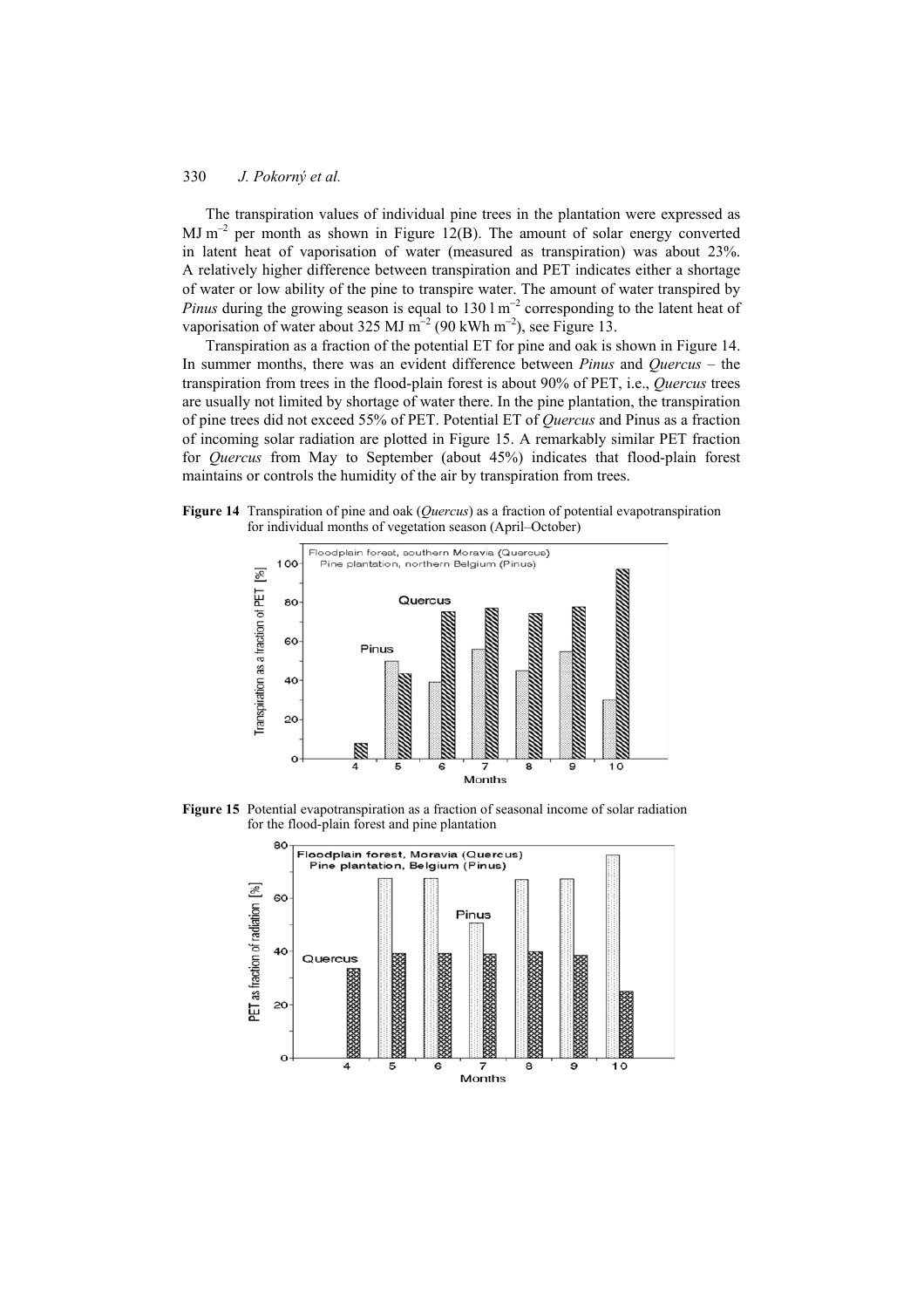#### **4 Discussion**

The surface temperature of a landscape results from the interplay of albedo and distribution of net radiation into the latent heat flux, sensible heat flux, ground heat flux and energy storage in the ecosystem. Surface temperatures on different land covers were found to be similar on overcast days when most of the solar radiation is absorbed and reflected by clouds and there is less than 3 kWh incident on square metre of land surface per day. On cloudy days when incoming radiation ranged between 3 and  $6$  kWh m<sup>-2</sup> day<sup>-1</sup>, the daily series of temperatures differed at early morning and midday: the lowest daily temperature amplitude was shown by fish-pond water. Differences among sites in midday maxima reached 4°C. On clear days when incident solar radiation exceeded 6 kWh  $m^{-2}$  day<sup>-1</sup>, mean temperature differences among sites reached c. 7<sup>o</sup>C at both early morning and midday. The lowest daily amplitude, highest early in the morning and lowest at midday values, was shown at the fish pond. The high midday temperature of the Meadow can be caused by the mulch, which insulates soil and reduces ground heat flux. The average temperature calculated from data measured for the whole growing season was high at the concrete surface both at 30 cm  $(16.09^{\circ}C)$  and 2 m  $(15.73^{\circ}C)$ .

The concrete surface was the site of highest albedo (25%), but it was not albedo that decreased temperature. Low temperature was measured at the Wet Meadow and other vegetated sites. The fish pond, which was the site of lowest albedo c. 10% (see Figures 3 and 4), had the lowest temperature reading 0.3 m above water level (Figure 5). Dense concrete has a relatively high thermal conductivity  $(1.5 \text{ W m}^{-1} \text{ K}^{-1})$  and high heat capacity: 2.11 J m<sup>-3</sup> K<sup>-1</sup> × 10<sup>6</sup> (Oke, 1987). The heat capacity of water is twice as high as dense concrete (4.18 J m<sup>-3</sup> K<sup>-1</sup> × 10<sup>6</sup>). Despite a high albedo, the concrete surface had highest temperature maxima and highest daily temperature amplitude. The latent heat of vaporisation of water is three orders of magnitude higher than the heat capacity of dense concrete (2.5 J m<sup>-3</sup> K<sup>-1</sup> × 10<sup>9</sup>). Thus, surfaces are cooled during vaporisation and warmed during condensation of water. Water bodies and forests have the lowest surface temperature in a landscape on a sunny day (both thermovision and satellite thermal pictures confirm this (Figures 9–11)).

Some scientific papers argue that the low albedo of forests contributes to global warming (Gibbard et al., 2005). For example, Randerson et al. (2006) conclude that "future increases in boreal fire may not accelerate climate warming". Bala et al. (2007) claim that

"global-scale deforestation has a net cooling influence on climate, because the warming carbon-cycle effects of deforestation are overwhelmed by the net cooling associated with changes of albedo and ET."

However, the cooling effect of forests on hot sunny days is confirmed by Figures 9–11. Likewise, thermal satellite pictures from Hesslerová and Pokorný (2010a, 2010b) show the low surface temperature of forested areas. The data strongly suggest that it is not albedo that controls the damping of temperature with high incoming solar radiation. It is the interaction of water and plants that dampens temperature maxima.

The detailed study of solar energy distribution on a summer sunny day in the four Třeboň sites has shown that the most vigorous fluxes are linked with sensible heat or with the latent heat of ET. In dry places, the sensible heat flux reached values over 300 W  $m^{-2}$  whereas vegetation well supplied with water will convert over 400 W  $m^{-2}$  into cooling ET. The daily curve of latent heat or ET shows a feedback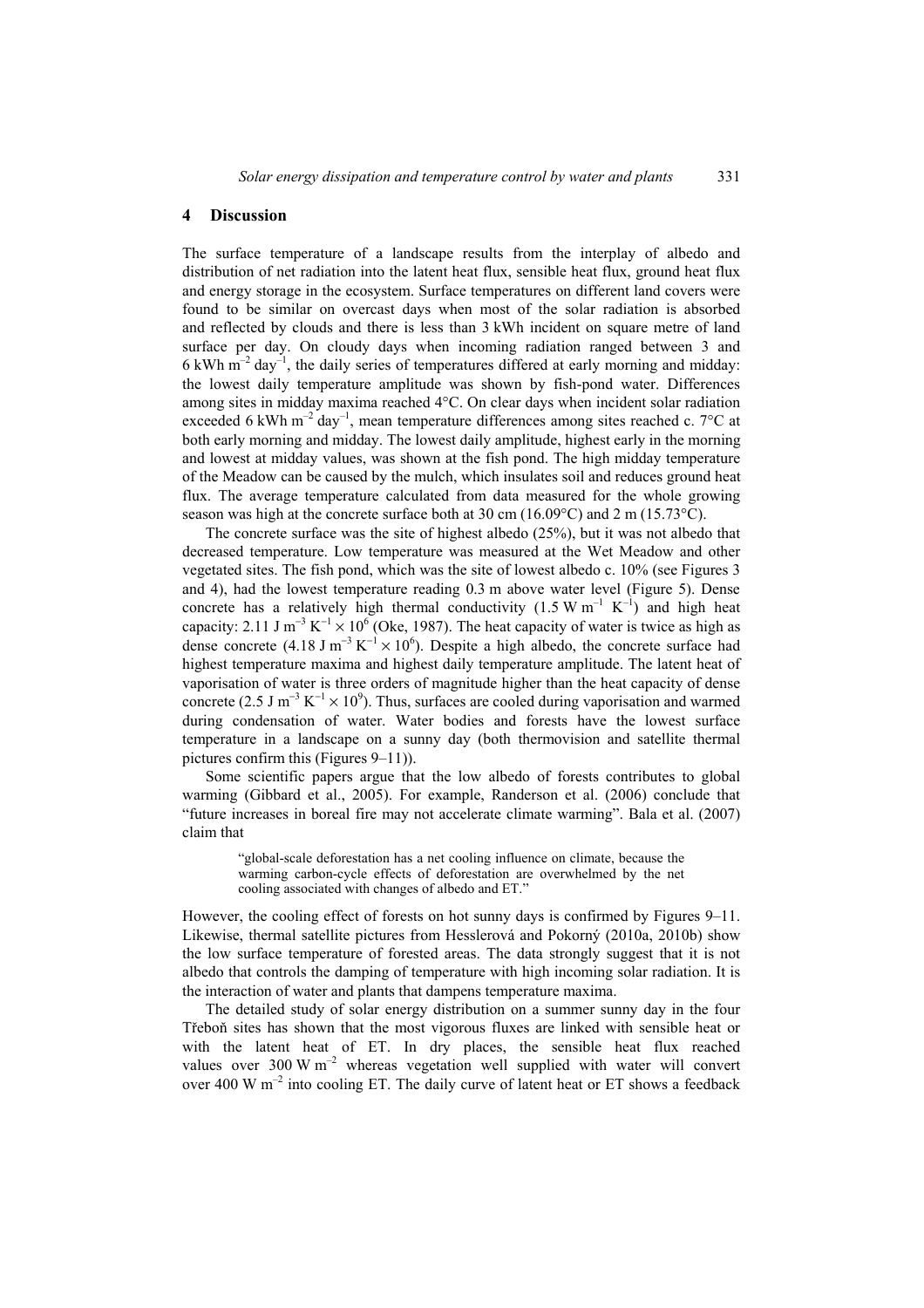coupling between incoming solar radiation and the rate of  $ET - ET$  increases with incoming solar energy reaching its maximum at about midday. These effects both concur with everyday experience, and are described quantitatively by Budyko (1974), Monteith and Unsworth (1990) and Bonan (2008) among others. However, findings on the principal role of water and plants in the distribution of solar energy and temperature control of ecosystems are not emphasised in policy recommendations issued by the Intergovernmental Panel on Climate Change (IPCC, 2007).

In the present investigation, temperature maps of the landscape taken both by satellite images and by airborne thermo-camera clearly evidence temperature differences between land covers. On a sunny day, the highest temperatures were in sealed urban areas and on harvested drained fields. At about midday, the difference between vegetated areas and sealed surfaces reached  $14^{\circ}$ C over an area of several square kilometre in the flat Třeboň Basin region. The satellite image taken, the same day at 9:30, showed smaller temperature differences with forests, wet Meadow and water bodies being the coolest sites. Satellite pictures taken in Northwest Bohemia at the same time showed temperature differences of almost 20°C between large drained areas such as open cast mines and fields vs. forests (Hesslerová and Pokorný, 2010a). Likewise, the deforestation of large areas in tropical regions may result in a temperature increase of about 20°C (Hesslerová and Pokorný, 2010b). The consequent turbulent flow of hot air of low relative humidity affects the surrounding ecosystems and may contribute to the melting of mountain glaciers.

Differential heating caused by sensible heat gradients across adjacent regions of intensively transpiring vegetation and dry, bare, soil can generate a sea breeze-like circulation, called 'vegetation breeze' (Eltahir and Bras, 1996; Pielke, 2001, 2005; McPherson, 2007). Lawton et al. (2001) have shown that land-use change in tropical lowlands has serious impacts on ecosystems in adjacent mountains. Landsat and Geostationary Operational Environmental Satellite imagery shows deforested parts of Costa Rica's Caribbean lowlands remain relatively cloud-free, whereas forested regions develop dry season cumulus cloud fields. These conditions facilitate maintenance of the short water circuit essential to re-coupling the water and carbon cycles (Ripl, 2003).

Land drainage for agriculture or urbanisation usually means a loss of vegetation, resulting in a shift from the self-regulating dissipative structures described earlier, to negative consequences such as temperature swings leading to turbulent motion in warm dry air. In relation to global warming, it is recognised that while humans induce  $CO<sub>2</sub>$ emissions by land clearing and burning fossil fuels, ecosystems bind  $CO<sub>2</sub>$  in the biomass of plants and soil. What is less often realised is the fact that the annual increase in humanly induced carbon in the atmosphere is an amount equivalent to only 0.6% of the carbon contained in vegetation and 0.2% of the carbon contained in soils. Studies by Beran (1994) and IPCC (2007) put the annual increment of carbon in the atmosphere from  $CO<sub>2</sub>$  emissions at 3.5 GT. In soil, there is c. 2000 GT of naturally occurring carbon; in vegetation 610 GT and in the atmosphere 750 GT of carbon. These various sources exchange carbon in a functional relation to each other, a dynamic that is uncoupled when local water cycles are damaged. This lost functioning is observed on a global scale in the Millennium Environmental Assessment (2005), which notes that every year, some  $60,000$  km<sup>2</sup> of badly managed land is becoming desert. About 200,000 km<sup>2</sup> of land loses agricultural productivity as people in development projects or farmers themselves cut down plants and drain soils. The drying out and loss of ecosystem function now affects 30–40% of the global landmass.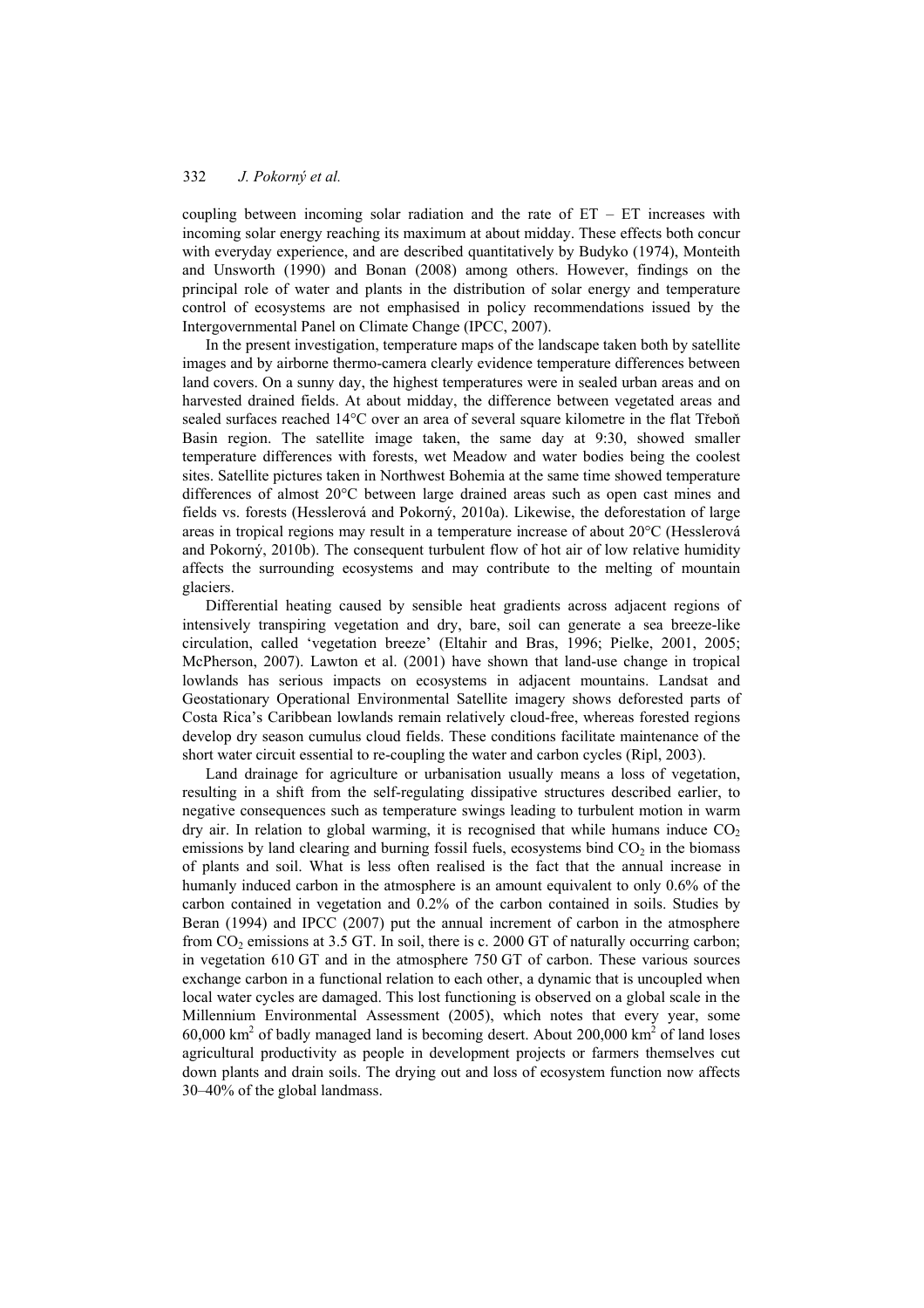When carbon is fixed in biomass via photosynthesis, this consumes a relatively small amount of solar energy. However, photosynthesis is accompanied by transpiration of water, which transfers solar energy at two orders of magnitude higher than photosynthesis. The restoration of water and plants to arid areas can sequester substantial amounts of emitted carbon, as well as simultaneously improve land productivity and temperature extremes. The largest data collection on the regenerative capacity of global ecosystems is the International Biological Programme (Cooper, 1975), which estimates that plants produce annually 1 kg dry biomass per  $m<sup>2</sup>$  in temperate zones and up to  $5 \text{ kg m}^2$  in the tropics. Now, 1 kg of dry biomass contains 0.4 kg of carbon. Thus, to sequester an annual increment of 3.5 GT of carbon (IPCC, 2007), each  $m<sup>2</sup>$  of land would need to bind an additional amount of 0.02 kg of carbon. This could be achieved if the 40% of global landmass that currently lacks water and vegetation capacity were restored, because plant binding of an additional 58 metric tons of carbon per km<sup>2</sup> year  $(0.058 \text{ kg m}^{-2})$  can compensate for 3.5 GT. Given wide public concern about CO<sub>2</sub> levels, it makes sense to enhance ecological functioning to its maximum capacity.

The control of human impacts on landscapes is desirable for a number of reasons and this study clarifies one of these – the self-regulatory damping of solar radiation in a healthy ecosystem. Plant stands supplied with water are able to respond to incoming solar energy to an order of magnitude of hundreds  $W m<sup>-2</sup>$ . This dissipative structure receives energy pulses from outside and reacts with a positive feedback loop, which is unlike the classic amplifying feedback regarded as destructive in cybernetics. The responses of an ecosystem to incoming solar energy function as a source of new order and complexity (Capra, 1996). Currently, the IPCC (2007) does not engage adequately with the complex interplay of water, sunlight and vegetation. It tends to focus on correlations between artificially generated average Earth temperatures, on the one hand, and concentrations of specific greenhouse gases, on the other. Levels of atmospheric  $CO<sub>2</sub>$  increased during the past 250 years from c. 280 ppm to 360 ppm. The IPCC documents the radiative forcing caused by an increase in greenhouse gases in the atmosphere from 1750 is equal to  $1-3$  W m<sup>-2</sup>. In the next 10 years, the radiative forcing is expected to increase by 0.2 W  $\mathrm{m}^{-2}$ . Comparing these values with the amount of water in the atmosphere, the ability of ecosystems to distribute solar energy, and the value and time variability of the solar constant (1345–1438 W  $m^{-2}$  during one year), it is difficult to understand why the IPCC does not give more attention to the climatic effects of ecosystem processes.

#### **5 Conclusion**

Functioning ecosystems cool themselves; they use solar energy for self-organisation and export entropy to the atmosphere as heat. These energy transformations are achieved by water and plants in the activity of ET. In this study, the dissipative process is demonstrated by data collected at seven sites in the Czech Republic and Belgium, with analysis of landscape temperatures assisted by thermovision and satellite images. Implications of the research for understanding climate change are discussed.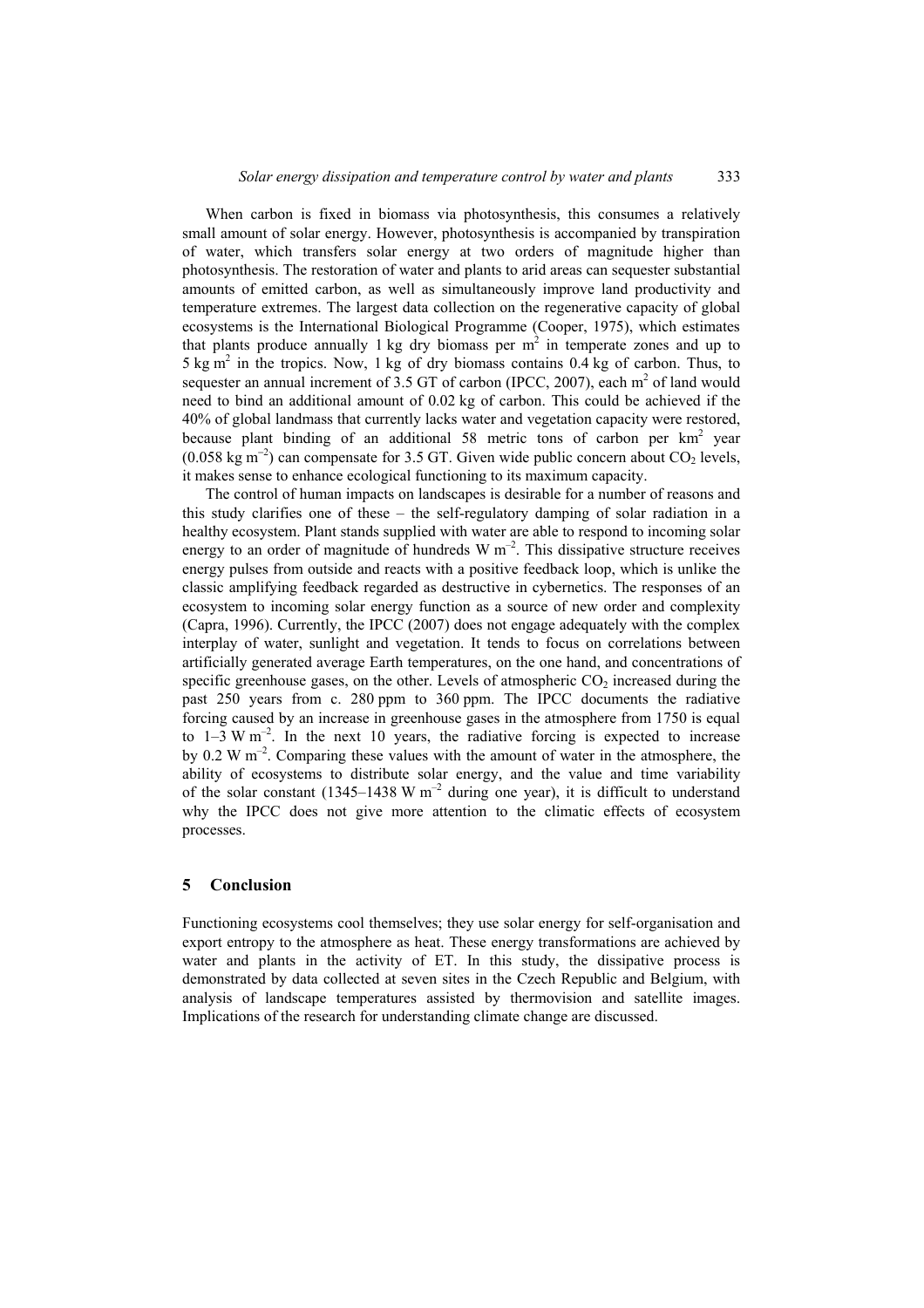#### **Acknowledgement**

The study was supported by the grants of MSMT Czech Republic NPV 2B06023 and VZ MSM 6215648902.

#### **References**

- Bala, G., Caldeira, K., Wickett, M., Phillips, T.J., Lobell, D.B., Delire, C. and Mirin, A. (2007) 'Combined climate and carbon cycle effects of large-scale deforestation', *PNAS*, Vol. 104, No. 16, pp.6550–6555.
- Beran, M.A. (1994) *Carbon Sequestration in the Biosphere: Process and Prospects*, NATO ASI Series, Springer, New York.
- Berry, S.L., Farquhar, G.D. and Roderick, M.L. (2005) 'Co-evolution of climate, vegetation, soil and air', in Blöschl, G. and Sivapalan, M. (Eds.): *Encyclopedia of Hydrological Sciences*, Vol. 1, Wiley, Chichester, UK.
- Bonan, G. (2008) *Ecological Climatology*, Cambridge University Press, New York.
- Brutsaert, W. (1982) *Evapotranspiration into the Atmosphere: Theory, History and Applications*, Reidel, Dordrecht.
- Budyko, M.I. (1974) *Climate and Life*, Academic Press, New York.
- Capra, F. (1996) *The Web of Life: A New Synthesis of Mind and Matter*, Harper, New York.
- Chander, G., Markham, B.L. and Helder, D.L. (2009) 'Summary of current radiometric calibration coefficients for Landsat MSS, TM, ETM+, and EO-1 ALI sensors', *Remote Sensing of Environment*, Vol. 113, No. 5, pp.893–903.
- Chavez, P.S. (1996) 'Image-based atmospheric corrections: revisited and improved', *Photogrammetric Engineering and Remote Sensing*, Vol. 62, No. 9, pp.1025–1036.
- Clark Labs (2006) IDRISI 15 The Andes Edition. Clark University, Worcester, MA.
- Cooper, J.P. (1975) *Photosynthesis and Productivity in Different Environments*, Cambridge University Press, London.
- Čermák, J. and Nadezhdina, N. (1998) 'Sapwood as the scaling parameter Defining according to xylem water content or radial pattern of sap flow?', *Ann. Sci. For.*, Vol. 55, pp.509–521.
- ýermák, J. (1998) 'Leaf distribution in large trees and stands of the floodplain forests in southern Moravia', *Tree Physiol.*, Vol. 18, pp.727–737.
- ýermák, J., Riguzzi, F. and Ceulemns, R. (1998) 'Scaling up from the individual trees to the stand level in Scots pine: 1. Needle distribution, overall crown and root geometry', *Ann. Sci. For.*, Vol. 55, pp.63–88.
- ýermák, J. and Prax, A. (2001) 'Water balance of the floodplain forests in southern Moravia considering rooted and root-free compartments under contrasting water supply and its ecological consequences', *Ann. Sci. For.*, Vol. 58, pp.1–12.
- Čermák, J., Kučera, J. and Nadezhdina, N. (2004) 'Sap flow measurements with two thermodynamic methods, flow integration within trees and scaling up from sample trees to entire forest stands', *Trees, Structure and Function*, Vol. 18, pp.529–546.
- ýermák, J., Nadezhdina, N., Meiresonne, L. and Ceulemans, R. (2008) 'Scots pine root distribution derived from radial sap flow patterns in stems of large leaning trees', *Plant and Soil*, Vol. 305, Nos. 1–2, pp.61–75.
- Eltahir, E.A.B. and Bras, R.L. (1996) 'Precipitation recycling', *Reviews of Geophysics*, Vol. 34, No. 3, pp.367–378.
- Gates, D.M. (1980) *Biophysical Ecology*, INC, Dover.
- Geiger, R., Aron, R.H. and Todhunter, P. (2003) *The Climate Near the Ground*, Rowman & Littlefield, Lanham, ML.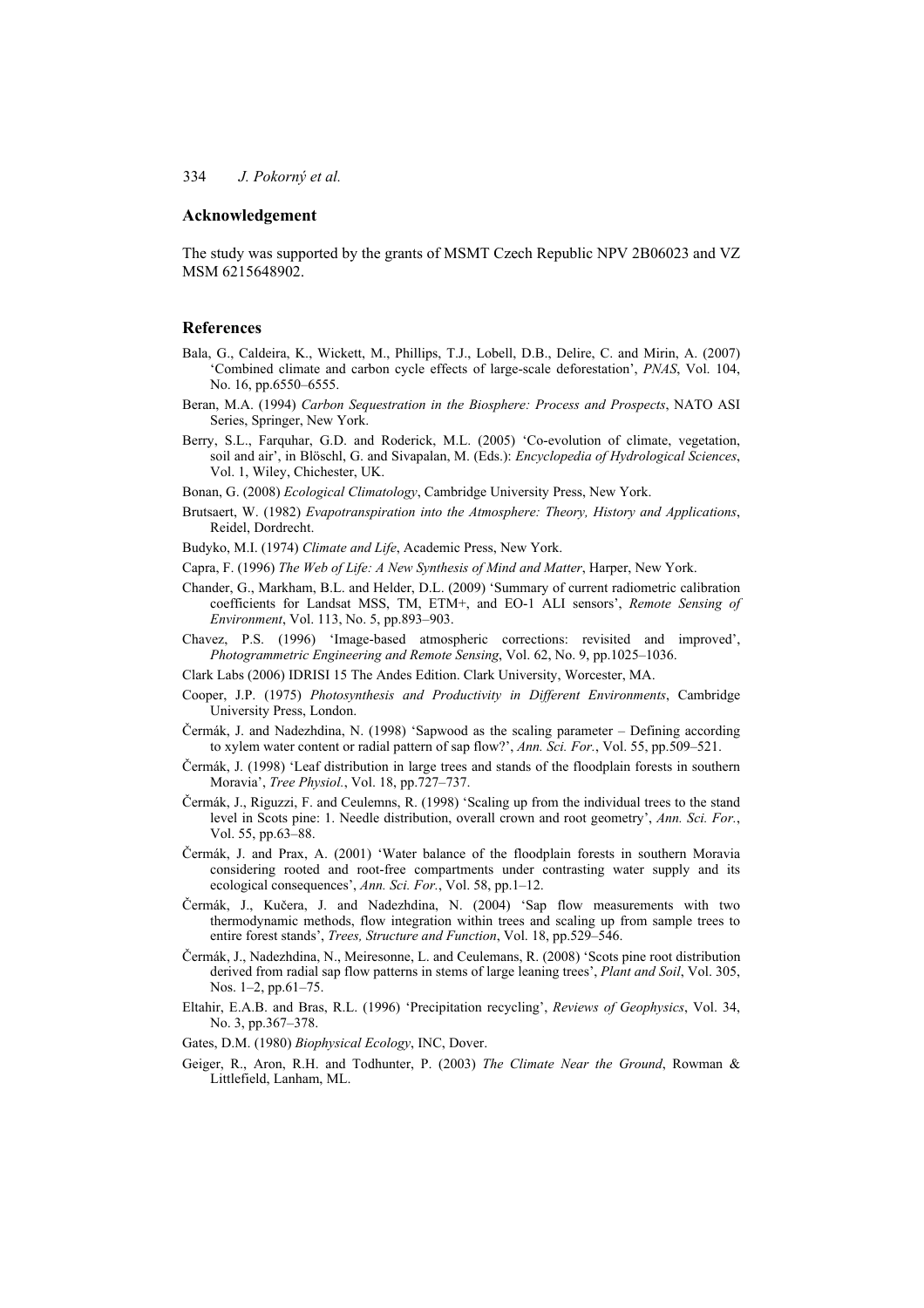- Gibbard, S., Caldiera, K., Bala, G., Philips, T.J. and Wickett, M. (2005) 'Climate effects of global land cover change', *Geophysical Research Letters*, Vol. 32, p.L23705.
- Hesslerová, P. and Pokorný, J. (2010a) 'The synergy of solar radiation, plant biomass, and humidity as an indicator of ecological functions of the landscape: a case study from Central Europe', *Integrated Environmental Assessment and Management*, Vol. 6, No. 2, pp.249–259.
- Hesslerová, P. and Pokorny, J. (2010b) 'Forest clearing, water loss, and land surface heating as development costs', *International Journal of Water*, Vol. 5, No. 4, pp.401–418.
- Huryna, H. and Pokorný, J. (2010) 'Comparison of reflected solar radiation, air temperature and relative air humidity in different ecosystems', in Vymazal, J. (Ed.): *Water and Nutrient Management in Natural and Constructed Wetlands*, Springer, New York, pp.309–326.
- IPCC (2007) *Climate Change Synthesis Report*, in Pachauri, R.K. and Reisinger, A. (Eds.), http://www.ipcc.ch/ (accessed 16 February 2010).
- Jassal, J.R., Black, A.T., Cai, T., Morgenstern, K., Li, Z., Gaumont-Guay, D. and Nesic, Z. (2007) 'Components of ecosystem respiration and an estimate of net primary productivity of an intermediate-aged Douglas-fir stand', *Agricultural and Forest Meteorology*, Vol. 144, pp.44–57.
- Jeník, J. and Květ, J. (2002) 'Human impacts on the Třeboň basin biosphere reserve', in Květ, J., Jeník, J. and Soukupová, L. (Eds.): *Freshwater Wetlands and their Sustainable Future: A Case study of TĜeboĖ Basin Biosphere Reserve*, UNESCO Man and the Biosphere Series, Czech Republic, Paris, Vol. 28, pp.3–10.
- Jirka, V., Hofreiter, M., Pokorný, J. and Novák, M. (2009) 'Method for Estimation of surface fluxes of Solar energy in landscape based on Remote sensing', Paper presented at the *6th International Conference on Environmental Hydrology*, September, Cairo, F – Irrigation, pp.1–13.
- Jones, H.G. (1992) *Plants and Microclimate: A Quantitative Approach to Environmental Plant Physiology*, Cambridge University Press, London.
- Kopp, G., Lawrence, G. and Rottman (2005) 'The total irradiance monitor (TIM): science results', *Solar Physics*, Vol. 230, No. 1, pp.19–140.
- Kučerová, A., Pokorný J., Radoux, M., Němcová, M., Cadelli, D. and Dušek, J. (2001) 'Evapotranspiration of small-scale constructed wetlands planted with ligneous species', in Vymazal, J. (Ed.): *Transformations of Nutrients in Natural and Constructed Wetlands*, Backhuys, Leiden.
- Lambers, H., Chapin, F.S. and Pons, T.L. (1998) *Plant Physiological Ecology*, Springer, New York.
- Lawton, R.O., Nair, U.S., Pielke Sr., R.A. and Welch, R.M. (2001) 'Climatic impact of tropical lowland deforestation on nearby Montana cloud forests', *Science*, Vol. 294, No. 5542, pp.584–587.
- Li, L. and Yu, Q. (2007) 'Quantifying the effects of advection on canopy energy budgets and water use efficiency in an irrigated wheat field in the North China Plain', *Agricultural Water Management*, Vol. 89, Nos. 1–2, pp.116–122.
- McPherson, R.A. (2007) 'A review of vegetation-atmosphere interactions and their influences on mesoscale phenomena', *Progress in Physical Geography*, Vol. 31, No. 3, pp.261–28.
- Millennium Environmental Assessment (MEA) (2005) *Ecosystems and Human Well-being: Desertification Synthesis*, World Resources Institute, Washington DC.
- Monteith, J.L. (1975) *Vegetation and Atmosphere*, Academic Press, London.
- Monteith, J.L. and Unsworth, M. (1990) *Principles of Environmental Physics*, Butterworth, Oxford.
- Nadezhdina, N., ýermák, J., Gašpárek, J., Nadezhdin, V. and Prax, A. (2006) 'Vertical and horizontal water redistribution inside Norway spruce (Picea abies) roots in the Moravian upland', *Tree Physiology*, Vol. 26, pp.1277–1288.